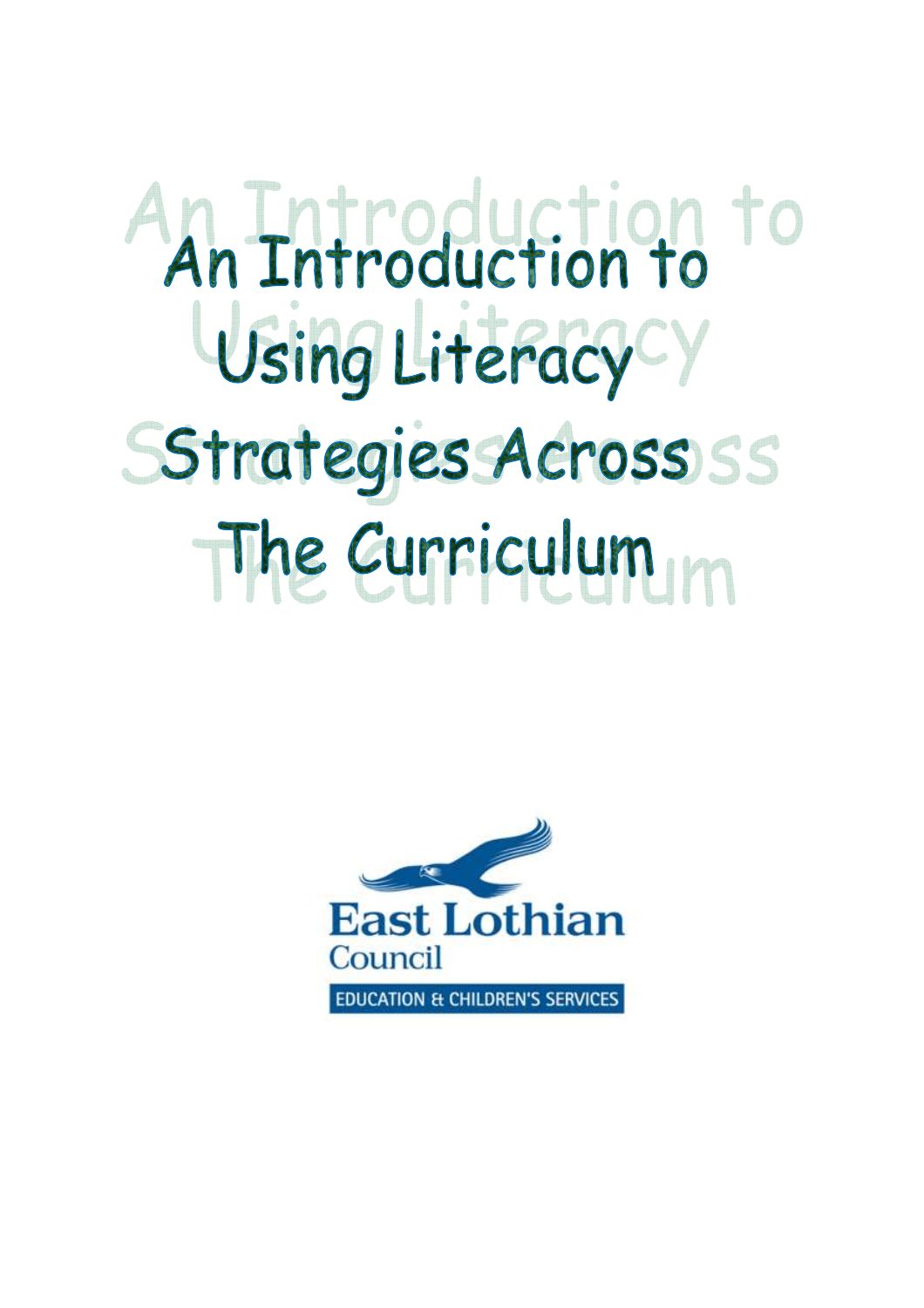Note from Jim Maxwell, Principle Teacher English at North Berwick High School. The examples are a small selection of the hundreds of ideas and strategies which could and are being used to develop literacy skills in young people across subject areas in East Lothian secondary schools.





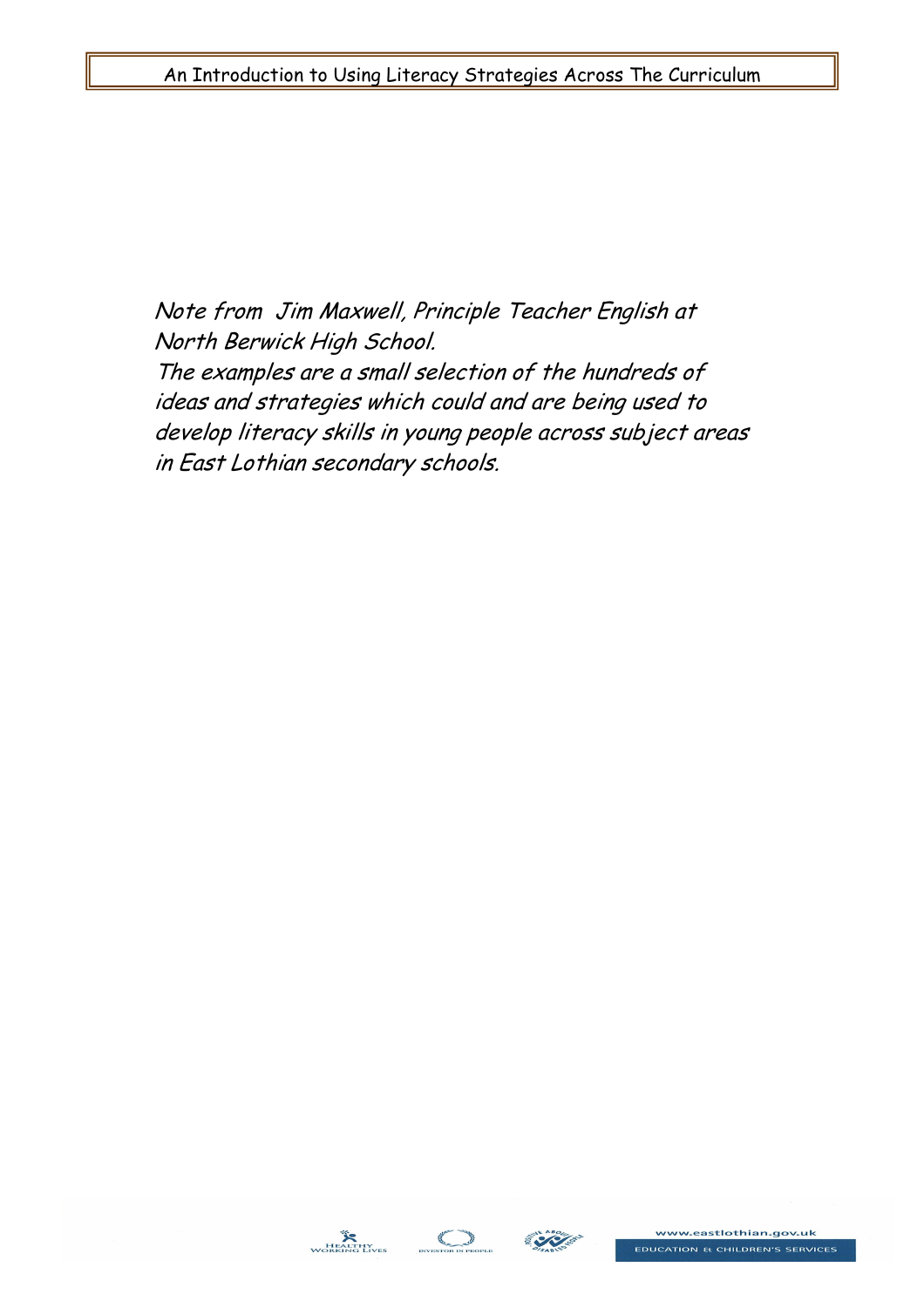## **Written Work Editing Code**

- ? Does not make sense
- ^ Something missed out
- SP Spelling
- Cap Mistake with capital letter
- NP// New paragraph
- NS / New sentence / full stop
- P Punctuation



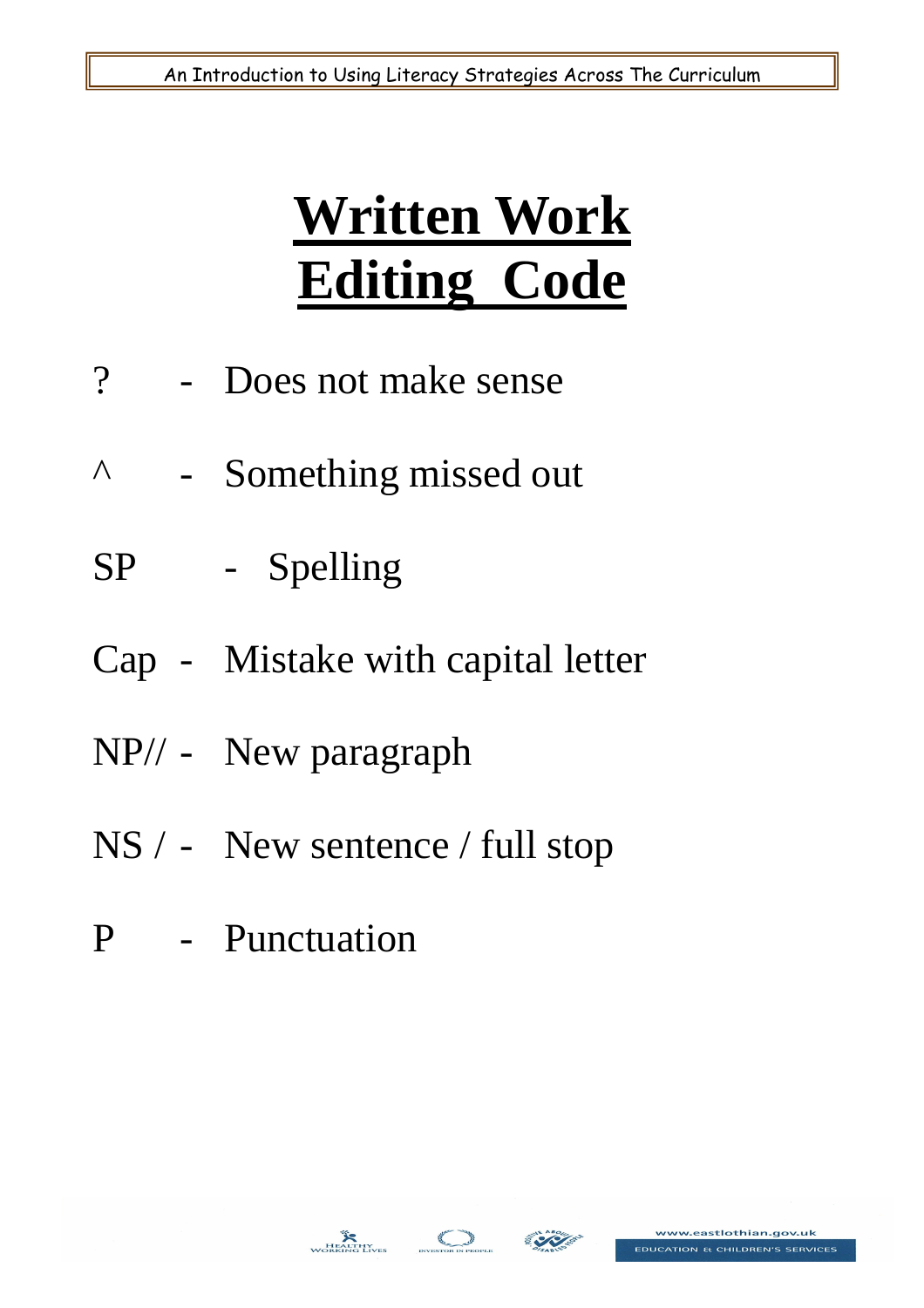## **Subject Dictionary Example**

## *Literary Techniques*

## **Below is a list of some of the techniques you may need to be familiar with as preparation for the forthcoming assessment.**

Alliteration - the same sounds repeated in any sequence of words to communicate a particular effect in terms of sound, tone or feel in language.

Analogy - the illustration of an idea by means of a more familiar idea which is similar to it.

Anti-climax - an abrupt lapse from growing excitement to triviality in language.

Characterisation - the representation of persons in narrative or dramatic works.

Climax - any moment of great intensity in a literary work.

Closure - the sense of completion or resolution at the end of any literary work.

Colloquialism - the use of everyday expressions appropriate to everyday speech rather than to the formality of writing.

Connotations - the range of further associations that a word or phrase suggests in addition to its dictionary meaning.



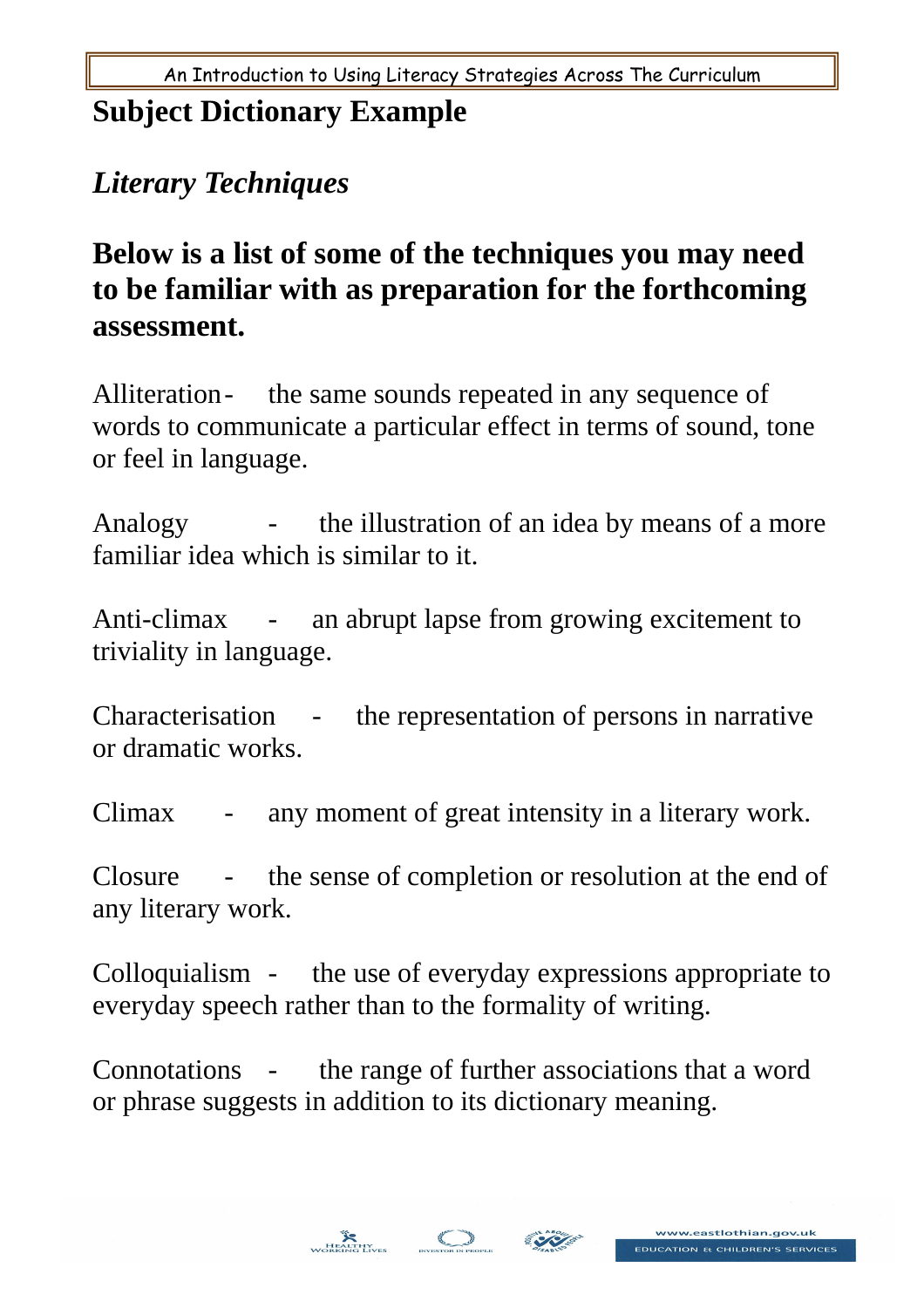## Modelling Example

Our Day Out by Willy Russell

- 1. 'An incident from the play which is important is the bear in the pit as Mr Briggs explains the bear's habitat. The play writer is using the bear to symbolise the situation of the kids. This shows that the kids are similar to the bear because they have no escape from their neighbourhood and they become caged and bad-behaved. This relates to the theme of the play because it symbolises nature vs. nurture because the bear was let out of the pit it would kill. Which shows that when the kids come out of their area they are going to be bad because that's all they know and are used  $to$ ?
- 2. 'Another incident is john and Mac put the prices up and try to cheat the kids so they get all their stuff stolen and this just shows you that you treat someone bad they are going to treat you bad back. So this shows that what goes around comes around.'

Task

- Indicate three things which are good about this analysis.
- Indicate three things which could be improved.
- Provide your own analysis of two examples of symbolism in the text.



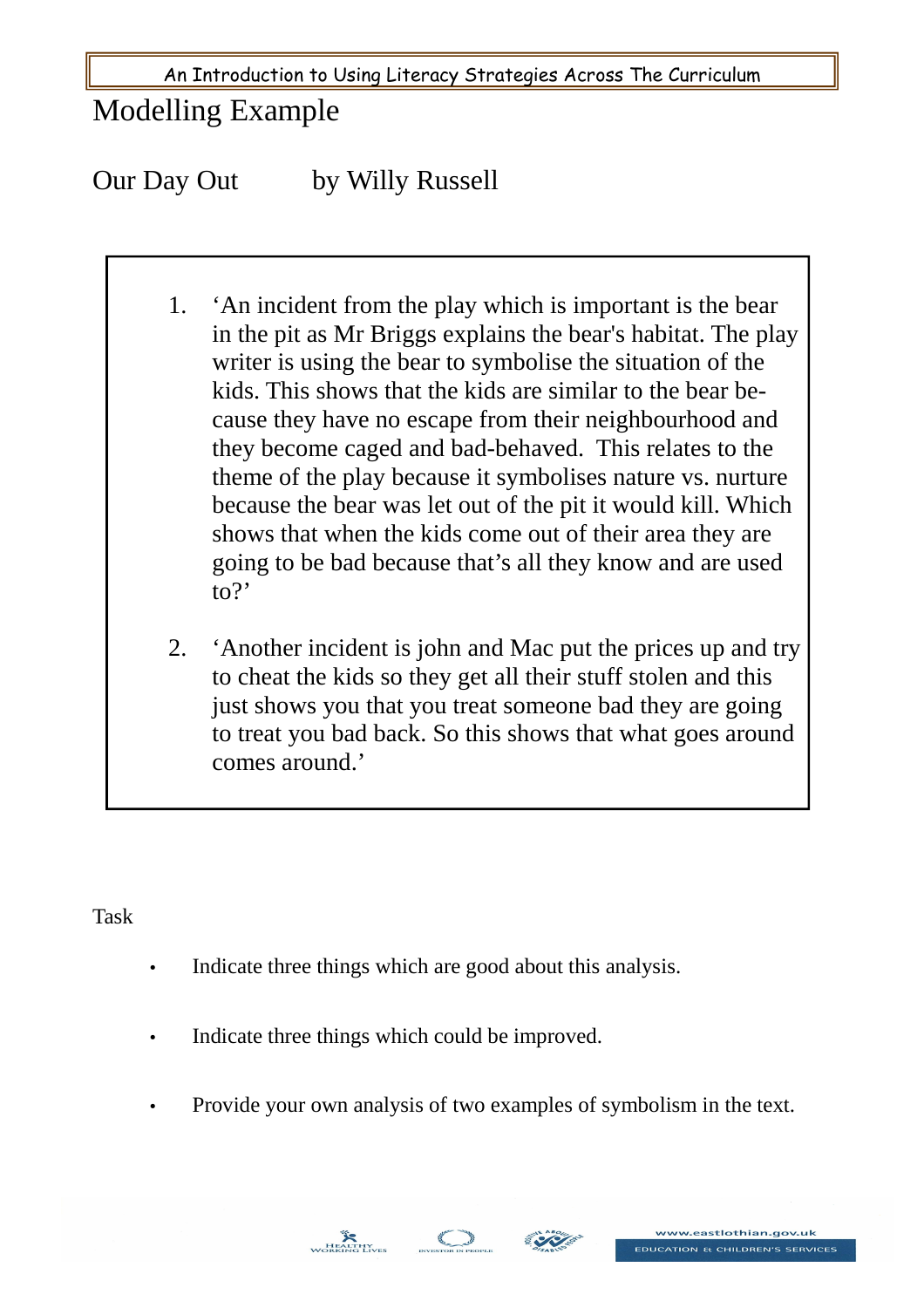**Our Day Out** By Willy Russell **Theme Template**

#### **Theme – the message which the author is trying to communicate.**

There are various themes communicated through **Our Day Out**.

**Part One**  The John and Mac incident – Scenes  $12 - 20$  pages  $38 - 43$ 

1 Explain what happens in the John and Mac incident.

2 Explain the message that Willy Russell is communicating through this scene.

3 Choose two quotations from the play as evidence to support your opinion







www.eastlothian.gov.uk **EDUCATION & CHILDREN'S SERVICES**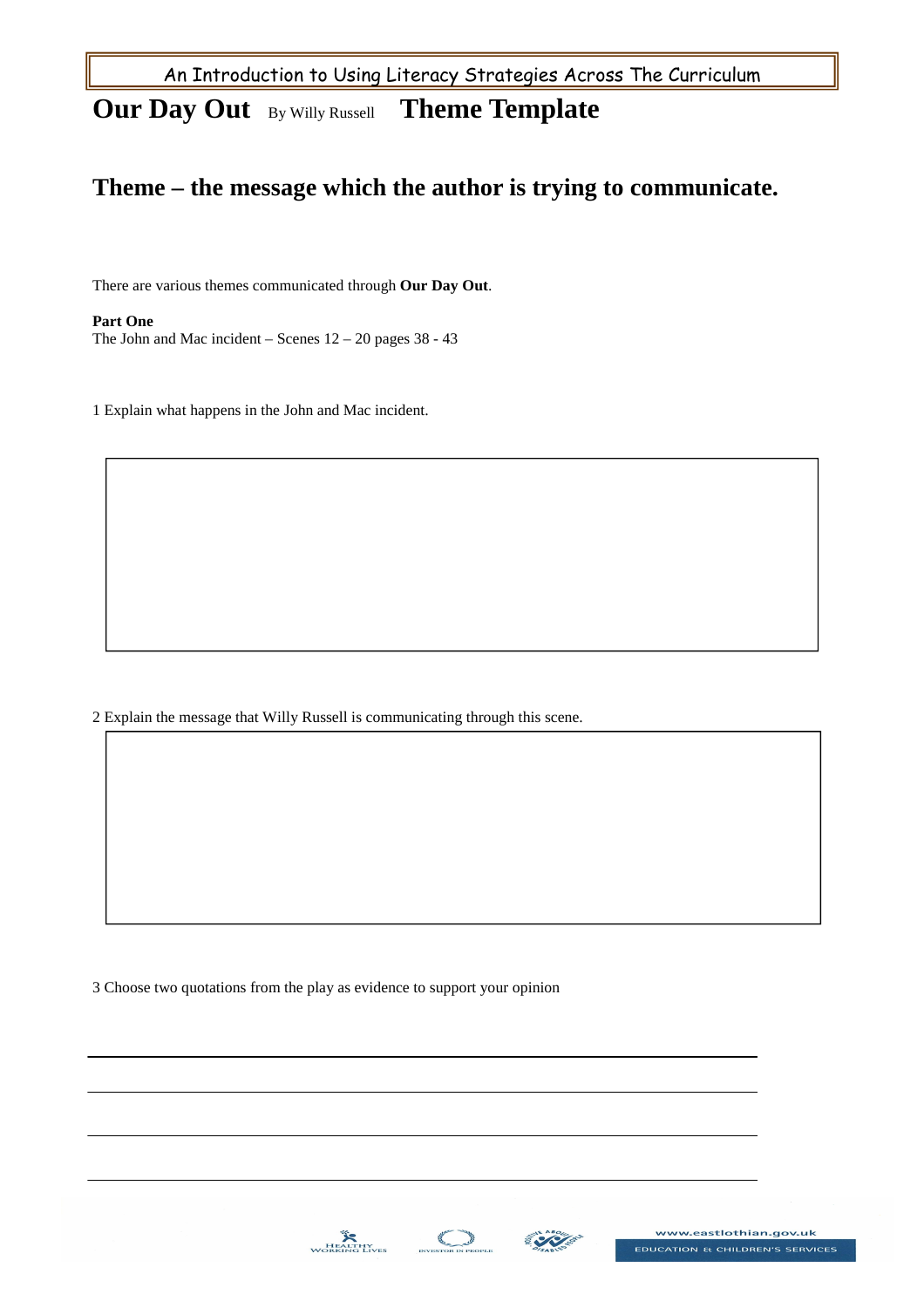## **Narrative Style Make sure you use the right narrative style to suit your purpose.**

#### **First Person**

**'I' 'We' 'Me'**  Personal Writing – thoughts, feelings, diaries, personal letters - bringing readers very close to people and characters in short stories.

#### **Second Person**

**'You'** 

Functional Writing – giving instructions, procedures, directions - comparing experiences between writers and readers.

### **Third Person**

**'He' 'She' 'They'** 

Descriptive Writing – describing character and plot with general overview of various characters.

Discursive Writing – communicating facts and figures.

Conveying Information – objective, factual and non-emotive writing.





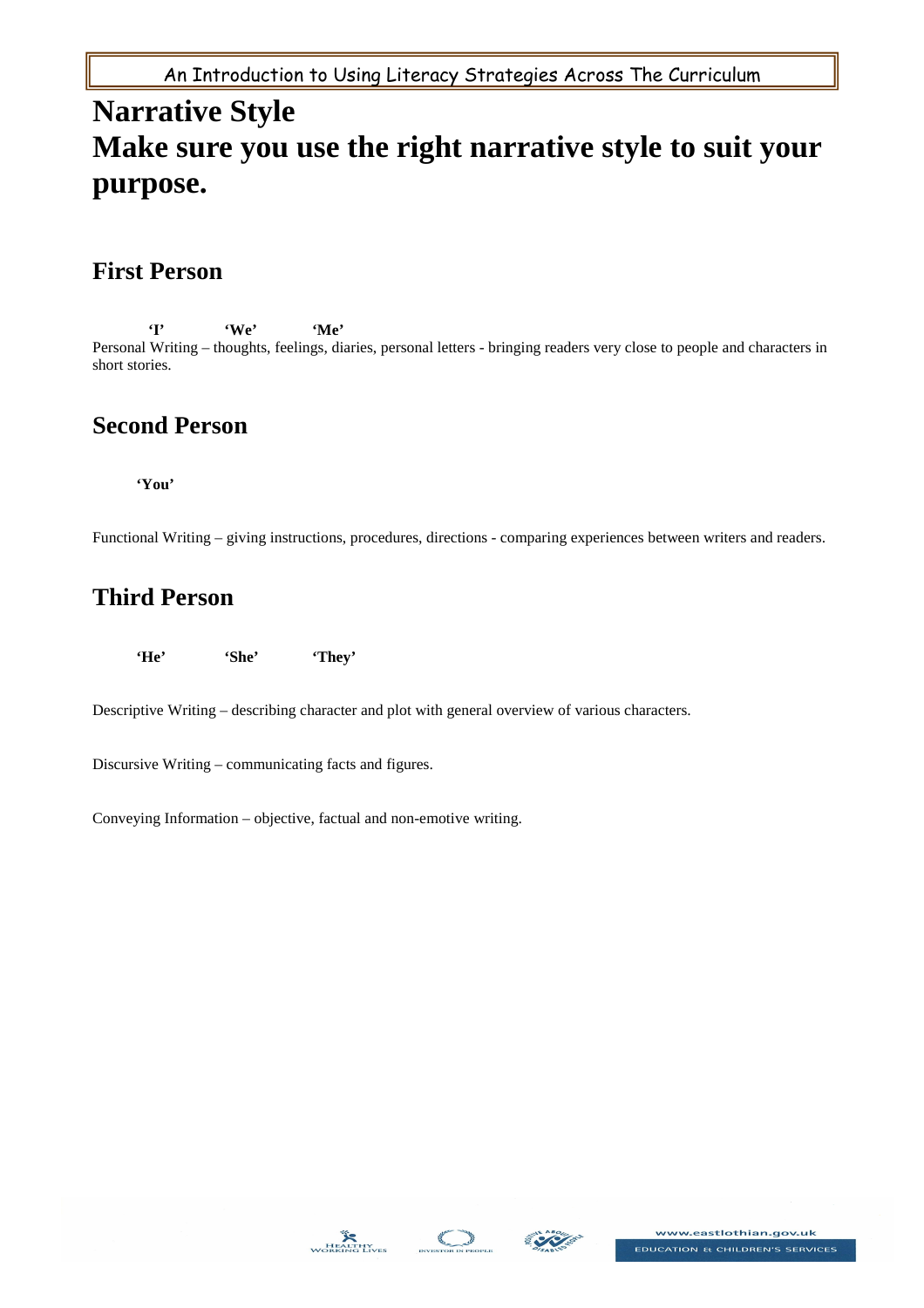#### **Persuasion**

Name\_\_\_\_\_\_\_\_\_\_\_\_\_\_\_\_\_\_\_\_\_\_\_\_\_\_\_\_\_\_\_\_\_\_\_\_\_Date\_\_\_\_\_\_\_\_\_\_\_\_\_\_\_\_\_\_\_\_\_\_\_\_\_\_ Title \_\_\_\_\_\_\_\_\_\_\_\_\_\_\_\_\_\_\_\_\_\_\_\_\_\_\_\_\_\_\_\_\_\_\_\_\_

Although not everyone would agree I want to argue that

I have several reasons for arguing for this point of view. My first reason is

A further reason is

Furthermore

Therefore, although some people might argue that

I think I have shown that





www.eastlothian.gov.uk EDUCATION & CHILDREN'S SERVICES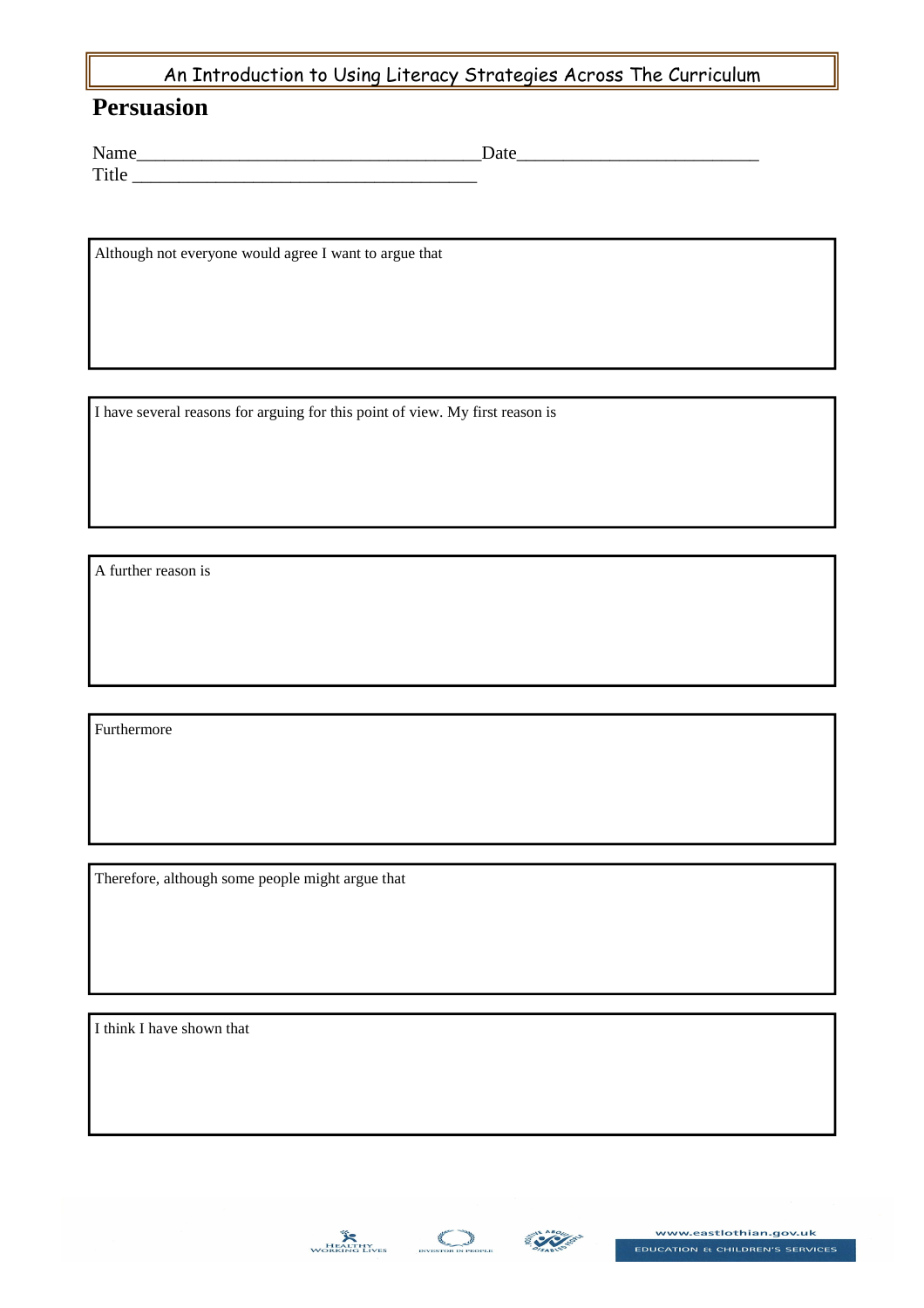#### **Explanation**

Title \_\_\_\_\_\_\_\_\_\_\_\_\_\_\_\_\_\_\_\_\_\_\_\_\_\_\_\_\_\_\_\_\_\_\_\_\_

Name\_\_\_\_\_\_\_\_\_\_\_\_\_\_\_\_\_\_\_\_\_\_\_\_\_\_\_\_\_\_\_\_\_\_\_\_\_Date\_\_\_\_\_\_\_\_\_\_\_\_\_\_\_\_\_\_\_\_\_\_\_\_\_\_

I want to explain how

To begin with / It starts by

And this makes / means / changes

After that

And as a result

Next

Then

The final result is that the



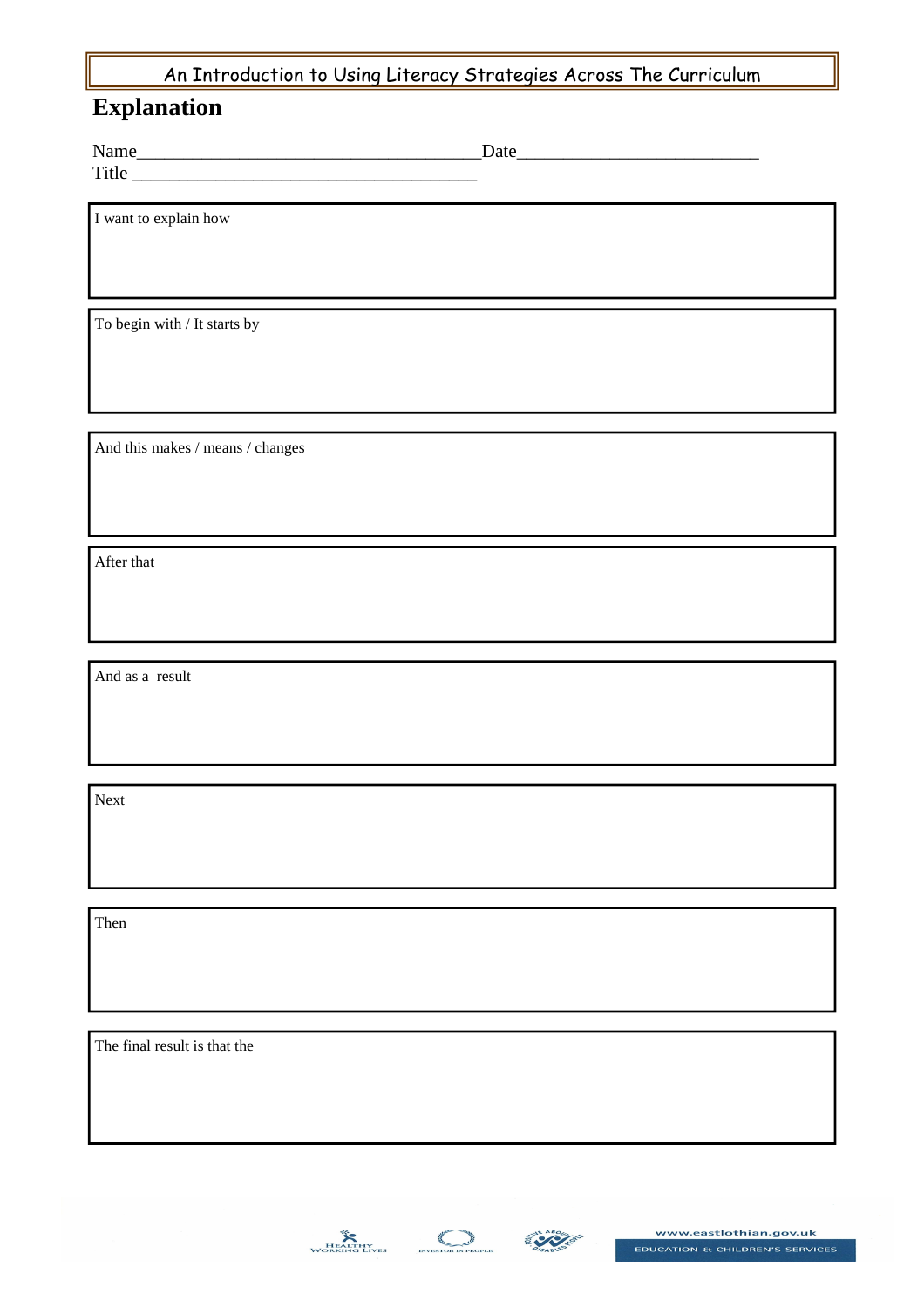#### **Recount / Report**

Title \_\_\_\_\_\_\_\_\_\_\_\_\_\_\_\_\_\_\_\_\_\_\_\_\_\_\_\_\_\_\_\_\_\_\_\_\_

Name\_\_\_\_\_\_\_\_\_\_\_\_\_\_\_\_\_\_\_\_\_\_\_\_\_\_\_\_\_\_\_\_\_\_\_\_\_Date\_\_\_\_\_\_\_\_\_\_\_\_\_\_\_\_\_\_\_\_\_\_\_\_\_\_

Although I already knew that

I have learnt some new facts. I learnt that

I also learnt that

Another fact I learnt

However, the most interesting thing I learnt was





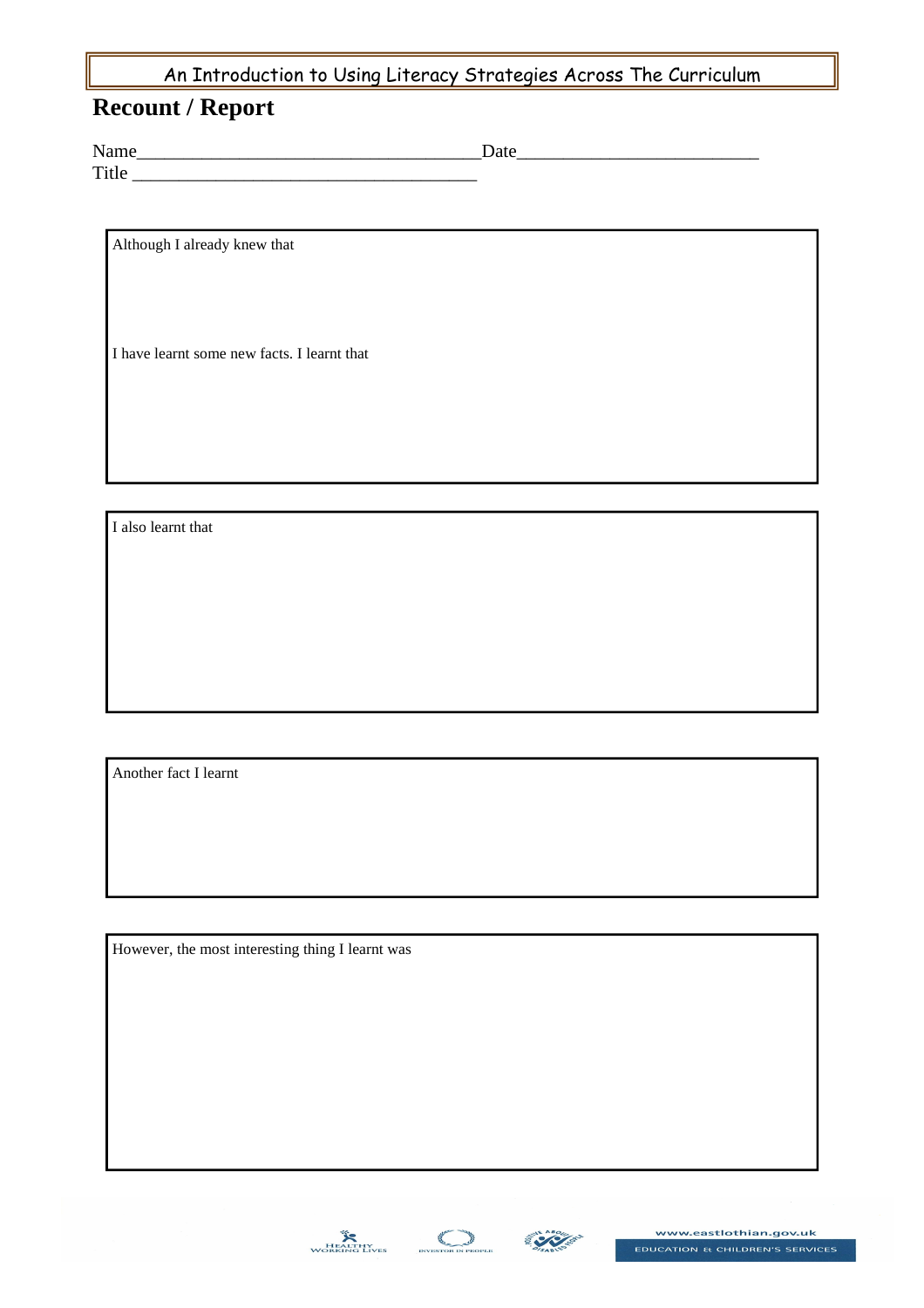## **Procedure**

| How to             |  |
|--------------------|--|
|                    |  |
| You will need      |  |
|                    |  |
|                    |  |
| The stages         |  |
| $1$ First you $\,$ |  |
|                    |  |
|                    |  |
| 2 Then you         |  |
|                    |  |
|                    |  |
| 3 Next             |  |
|                    |  |
|                    |  |
| $\vert$ 4          |  |
|                    |  |
| 5                  |  |
|                    |  |
|                    |  |
| $\overline{6}$     |  |
|                    |  |
|                    |  |

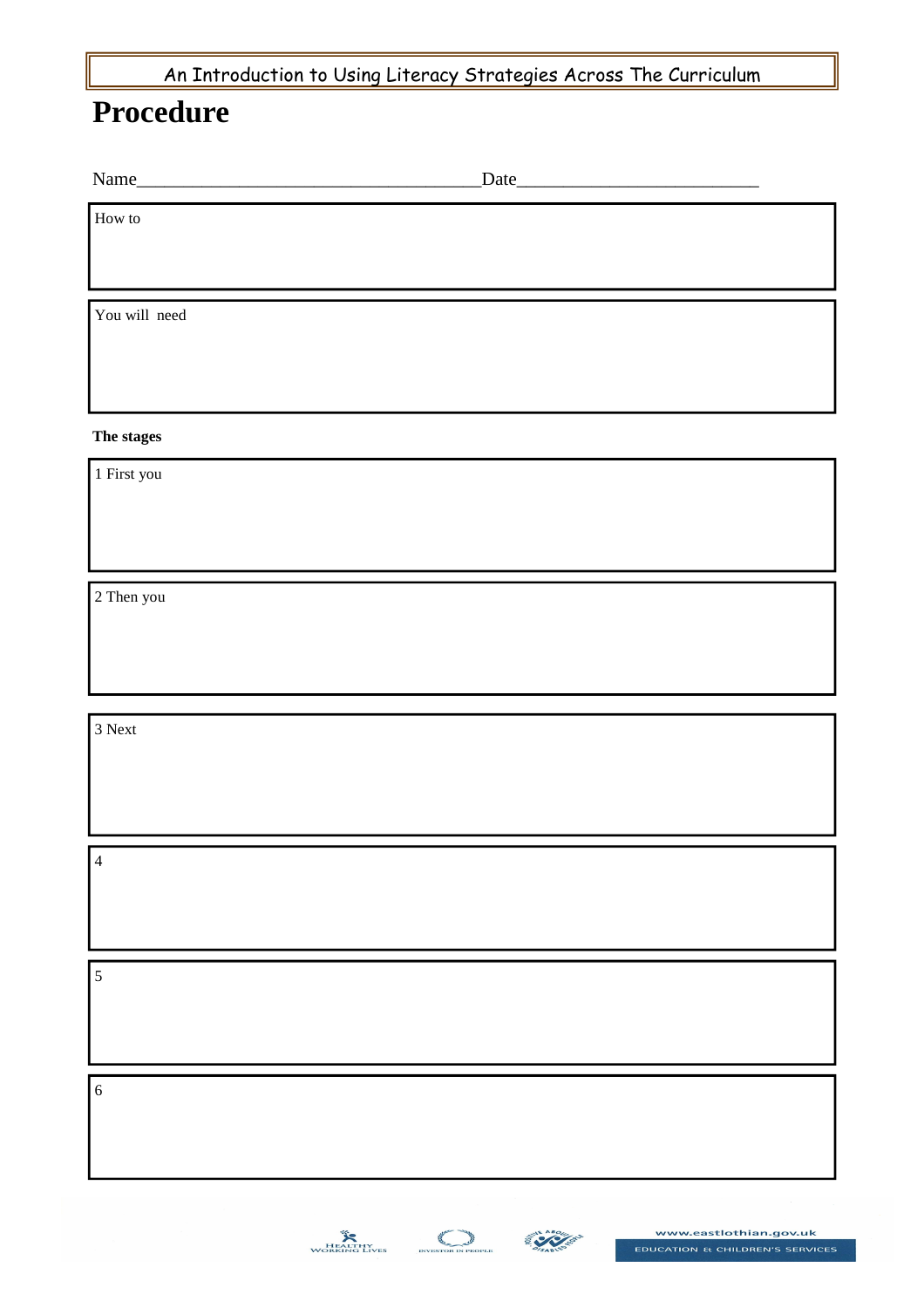## Writing Frame Persuasion

Name\_\_\_\_\_\_\_\_\_\_\_\_\_\_\_\_\_\_\_\_\_\_\_\_\_\_\_\_\_\_\_\_\_\_\_\_\_Date\_\_\_\_\_\_\_\_\_\_\_\_\_\_\_\_\_\_\_\_\_\_\_\_\_\_

Title \_\_\_\_\_\_\_\_\_\_\_\_\_\_\_\_\_\_\_\_\_\_\_\_\_\_\_\_\_\_\_\_\_\_\_\_\_

I would Like to persuade you that

There are several points I want to make to support my point of view

These words and Phrases might help you:

- **because**
- therefore
- you can see
- a supporting argument
- this shows that
- another piece of
- evidence is.





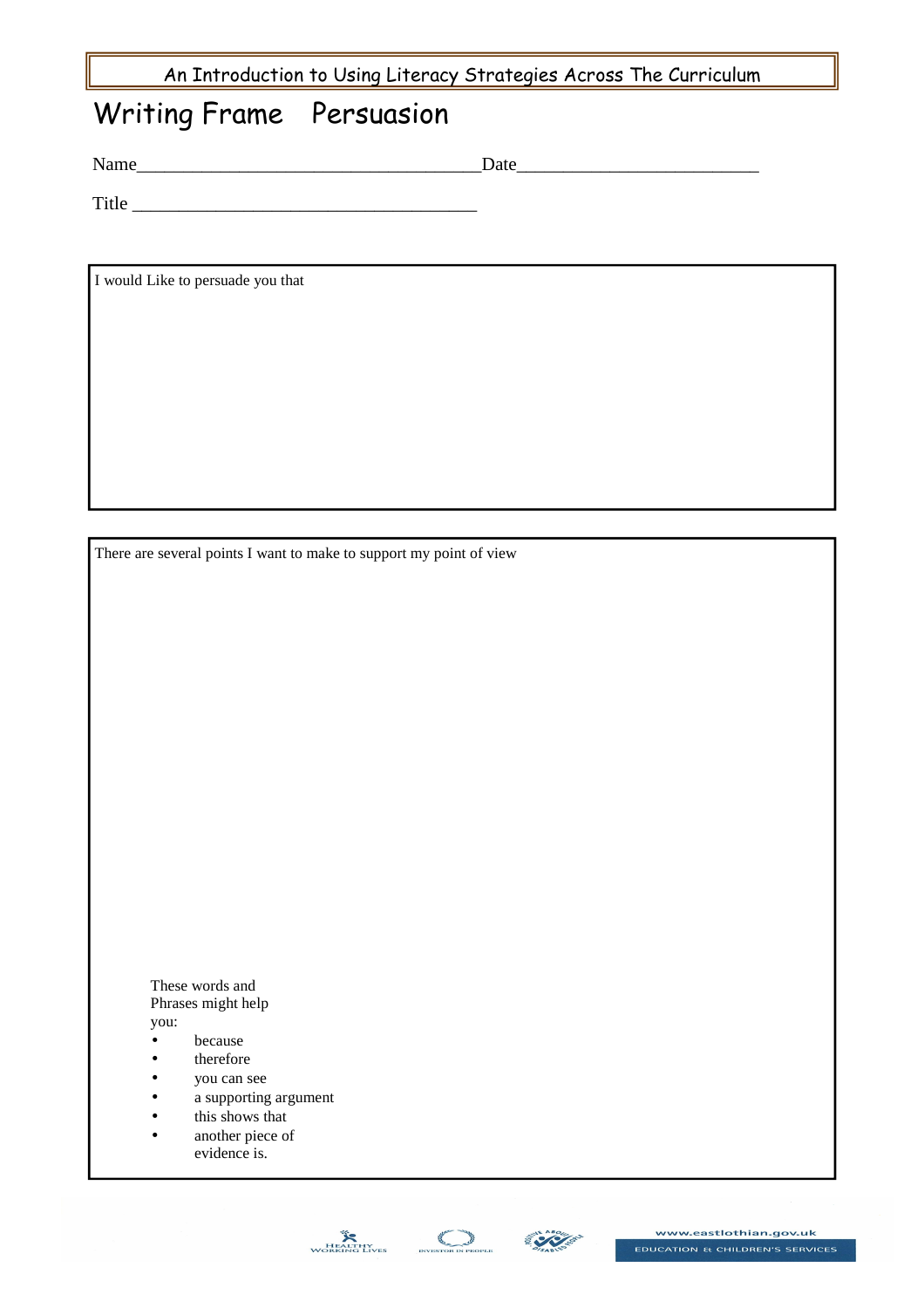#### **Recount**

Title \_\_\_\_\_\_\_\_\_\_\_\_\_\_\_\_\_\_\_\_\_\_\_\_\_\_\_\_\_\_\_\_\_\_\_\_\_

Name\_\_\_\_\_\_\_\_\_\_\_\_\_\_\_\_\_\_\_\_\_\_\_\_\_\_\_\_\_\_\_\_\_\_\_\_\_Date\_\_\_\_\_\_\_\_\_\_\_\_\_\_\_\_\_\_\_\_\_\_\_\_\_\_

Goal

Equipment and materials required

Action plan e.g. 1 first you …. 2 then you

Evaluation



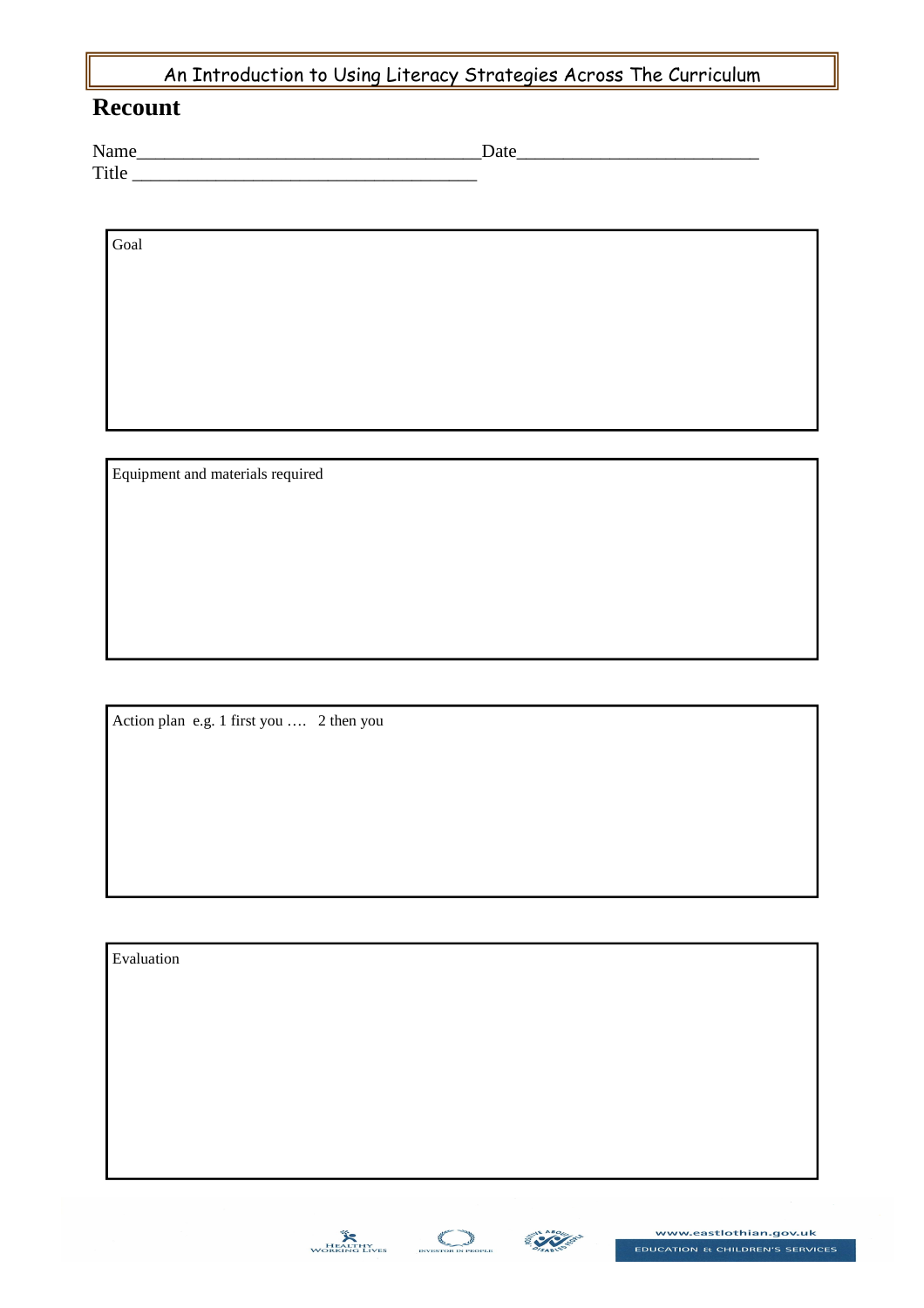#### Literacy Strategy Writing Frame Report

| $\mathbf{v}$<br>******* |  |
|-------------------------|--|
| $\mathbf{r}$<br>.       |  |

For example they both

They are also similar in

The ……………………………………………….. Is the same as

The ……………………………………………………………..resembles

Finally they both





www.eastlothian.gov.uk **EDUCATION & CHILDREN'S SERVICES**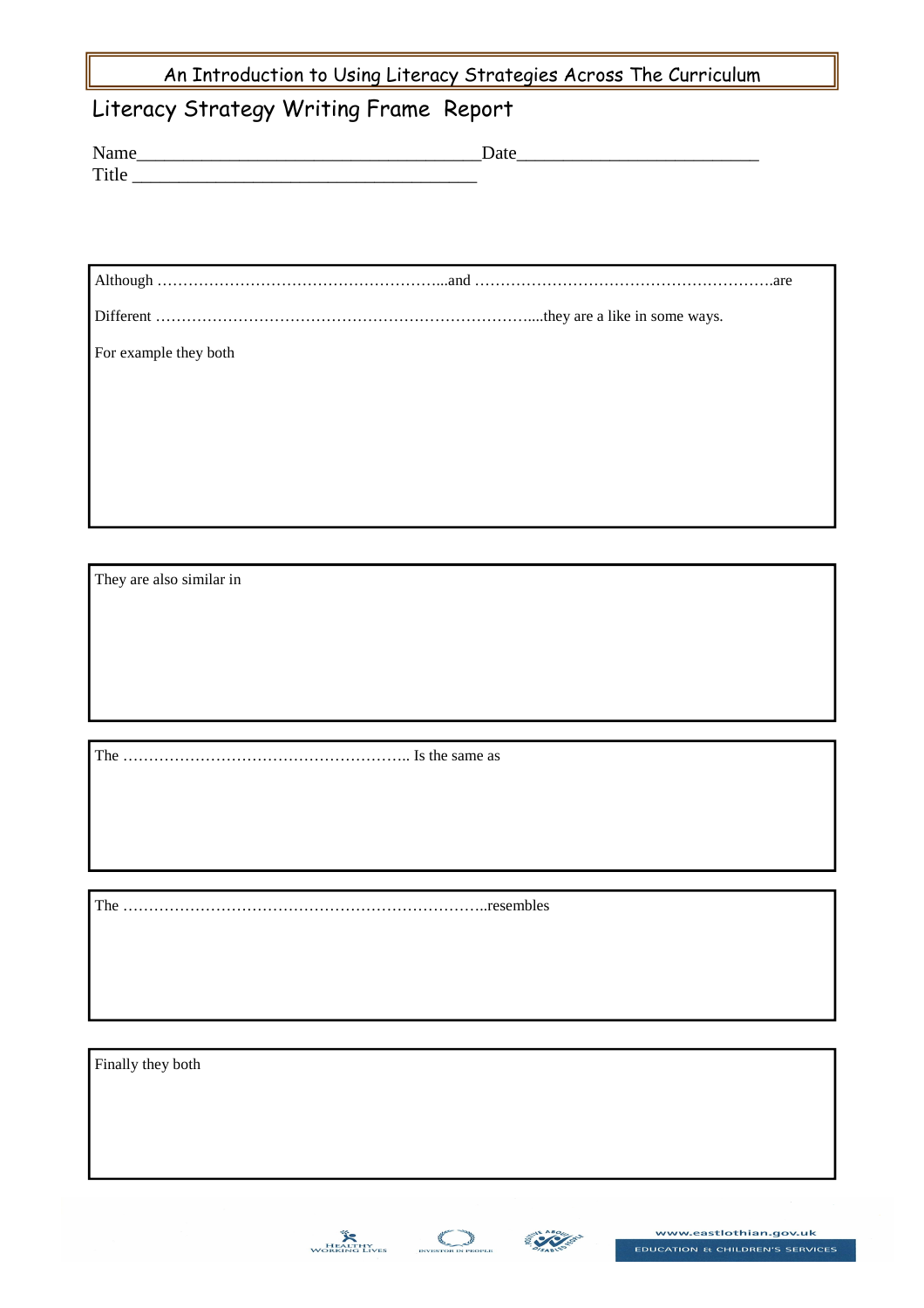## **Subject Target Map**

1 In the centre of the target is placed the subject.

2 In the two outer circles are placed a variety of subject related ideas.

3 Pupils use choice to select which of the related ideas should be moved on a priority basis. Ideas can be shifted into the centre, moved further out or left alone.

4 Pupils choose roughly half of the ideas use a sentence for each choice to explain why each idea has greater or lesser relevance to the central subject.





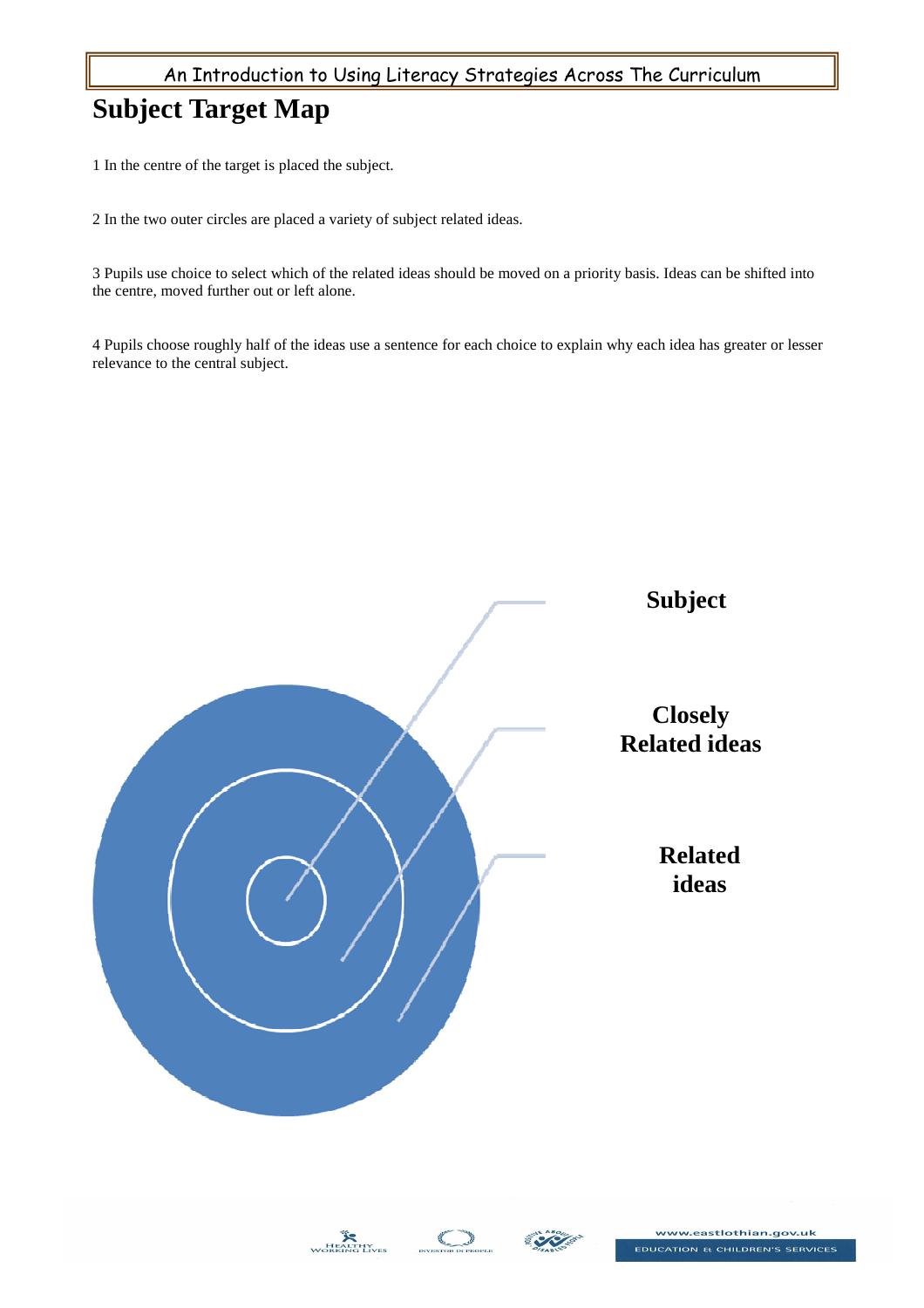#### **Topic Sentence Plan**

Provide pupils with Topic Sentences which contain key phrases essential to the successful completion of a task.

Topic Sentence plans take the following pattern

**1 Point (where point is supplied by the teacher.** 

#### **2 Quotation (where quotation is supplied by the student)**

#### **3 Comment or explanation (also supplied by the student)**

Individual subject teachers can instruct pupils to provide relevant detail for stage 2 in terms of

- **1 Quotes**
- **2 Statistics**
- **3 Examples**
- **4 Comparisons**
- **5 Illustrations**

This strategy can provide students with an effective means of addressing performance criteria.





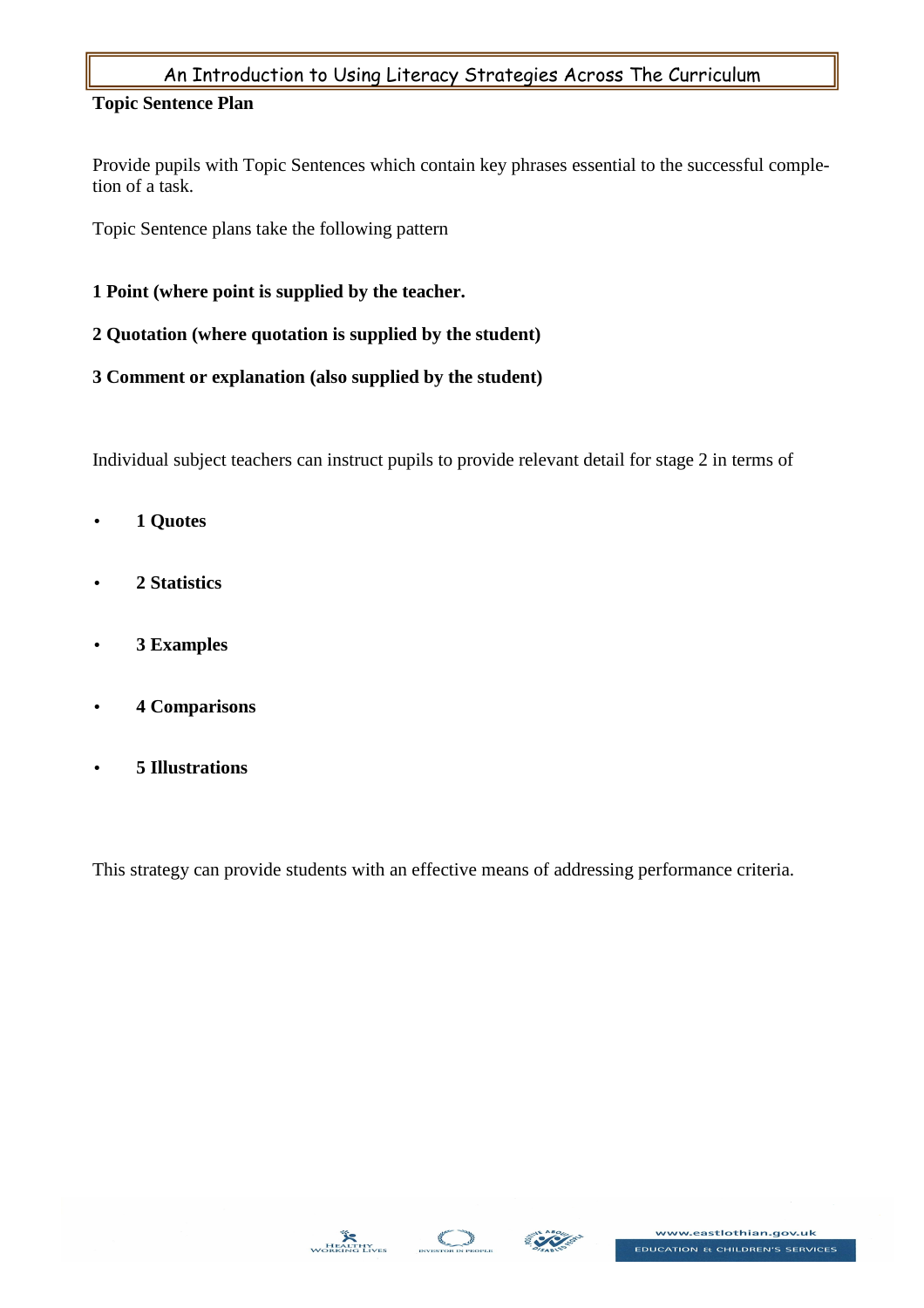#### **Key words Scatter sheet**

Keyword Scatter Sheets can provide students with a means of constructing logical written work in response to a specific topic.

- **The main subject is place in the centre of the sheet.**
- **Around this subject are placed a variety of linked ideas.**
- **Students draw lines between linked ideas to attempt to make connections.**
- **Connections can be chronological, thematic, social etc.**
- **Connections provide a procedural pattern for subsequent writing.**

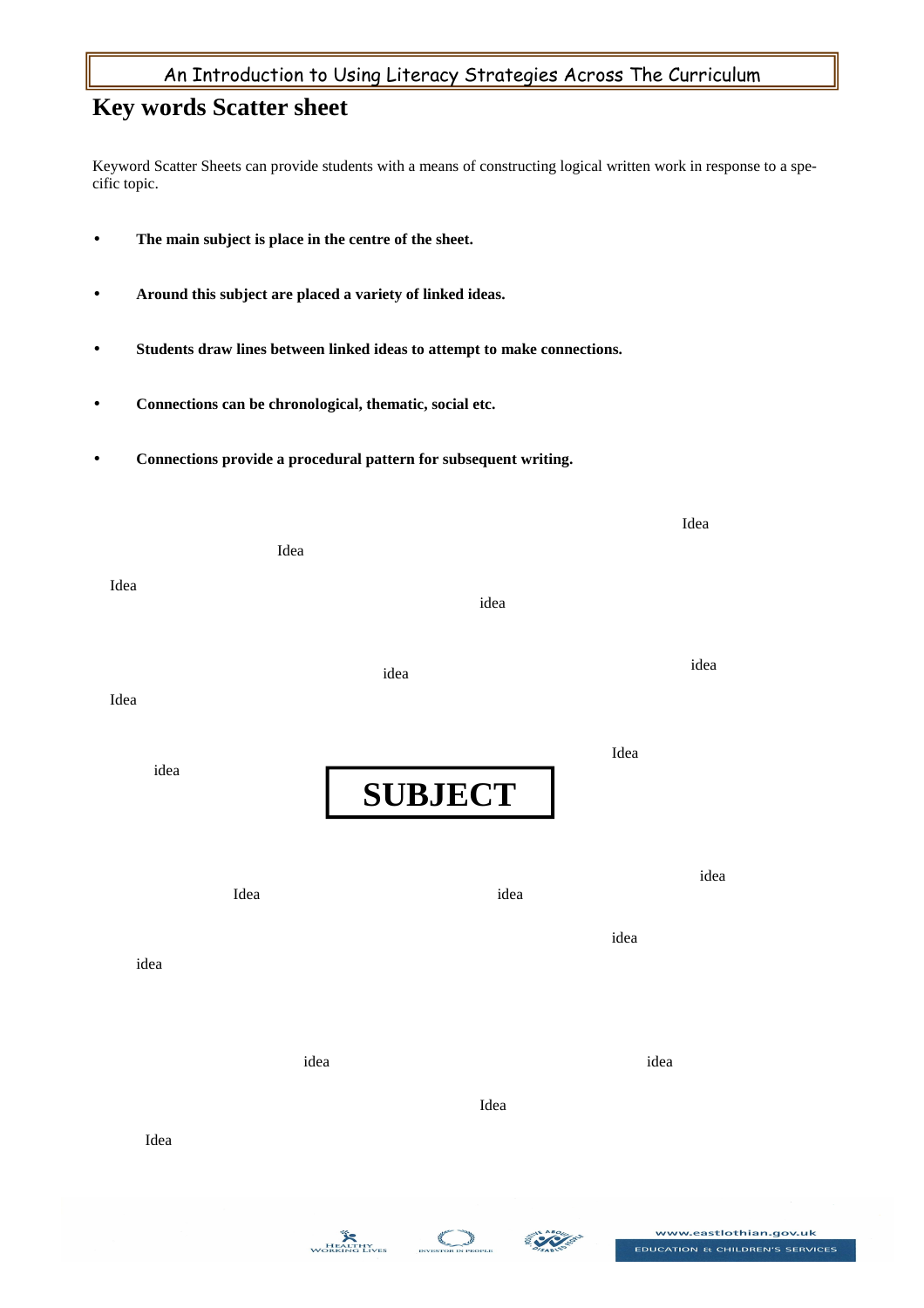#### **Note Taking**

#### **Introduction**

- The topic I have chosen for my research is:
- I am interested in this topic because:

I know these things about my topic already.

- •
- •
- 
- •

•

•

•

•

•

•

•

•

•

Information about my topic can be broken down into the following main headings.

#### \_\_\_\_\_\_\_\_\_\_\_\_\_\_\_\_\_\_ **First heading**

I have found out these important things about this subject.

#### \_\_\_\_\_\_\_\_\_\_\_\_\_\_\_\_\_\_ **Second heading**

I have found out these important things about this subject.





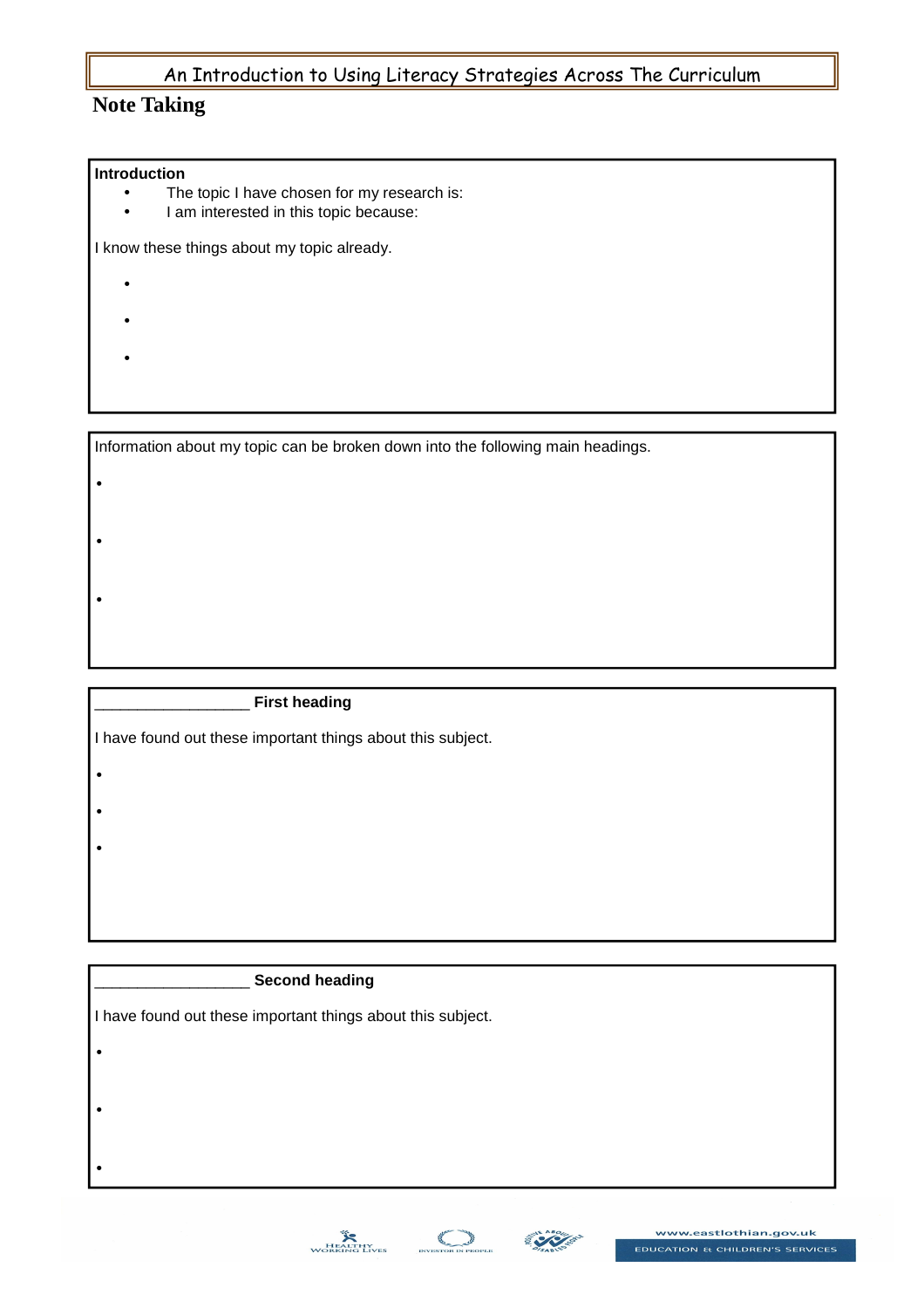## **Various Useful Linking Words and Phrases**

| Firstly         | Secondly           | because/as       |  |  |
|-----------------|--------------------|------------------|--|--|
| Consequently    | Therefore          | Accordingly      |  |  |
| Since           | Thus               | SO               |  |  |
| Hence           | Equally            | Similarly        |  |  |
| In the same way | As with            | Likewise         |  |  |
| However         | Although           | Nevertheless     |  |  |
| Alternatively   | Onthe other hand   | Whereas          |  |  |
| In particular   | Notably            | more importantly |  |  |
| Significantly   | Specifically       | especially       |  |  |
| Above all       | For example        | such as<br>also  |  |  |
| as well as      | as suggested by    |                  |  |  |
| To show that    | It would seem that | In fact          |  |  |
| Clearly         | of course          | Naturally        |  |  |
| Obviously       | Evidently          | Surely           |  |  |
| Certainly       | Furthermore        | What is more     |  |  |
| Moreover        | In addition        | On the whole     |  |  |
| To sum $up$     | Finally            | In conclusion    |  |  |



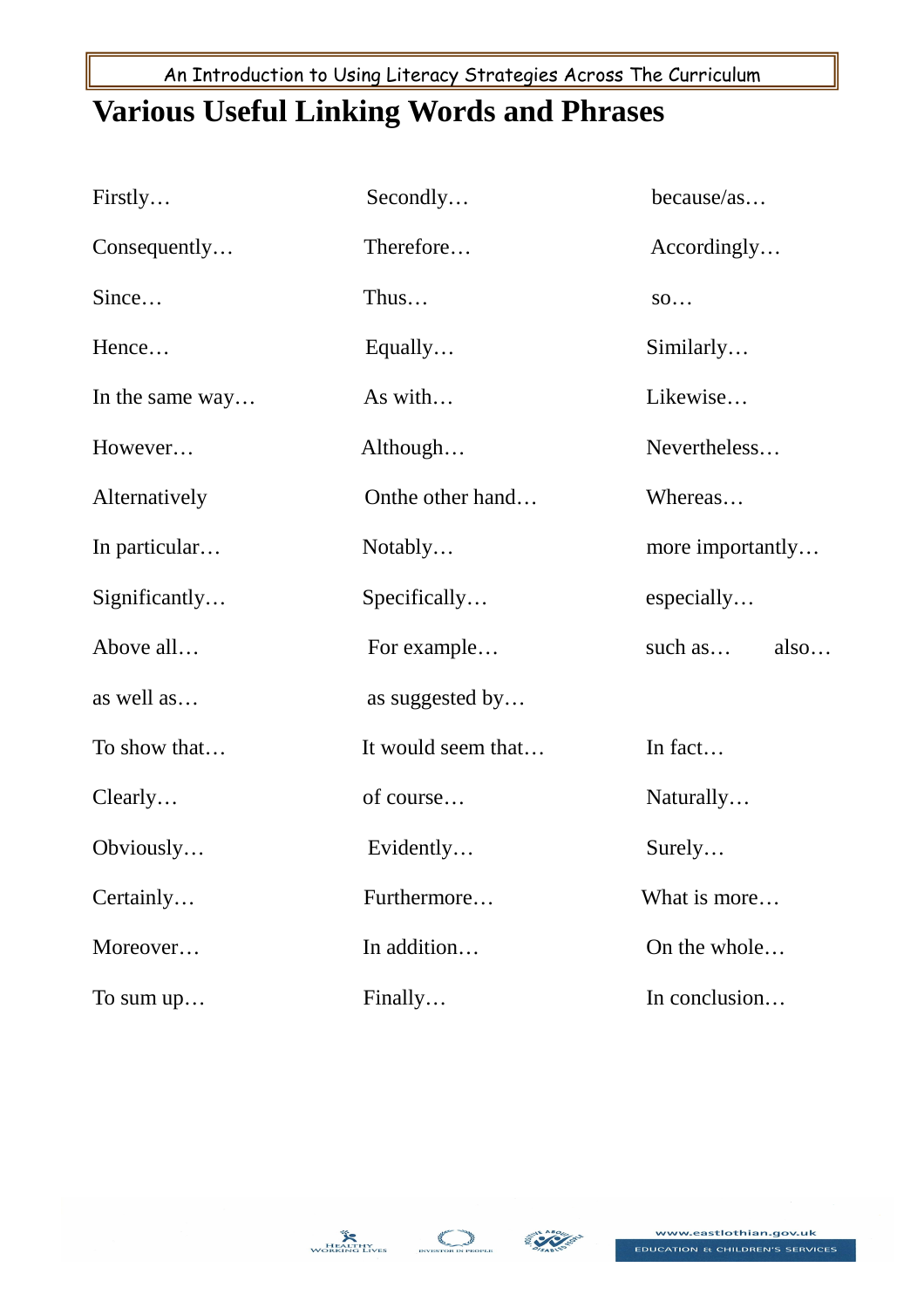#### **Functional Writing** *Peer and Self-assessment Checklist*

Your name\_\_\_\_\_\_\_\_\_\_\_\_\_\_\_\_\_\_Your Critical Friend's name\_\_\_\_\_\_\_\_\_\_\_\_\_\_\_\_\_\_\_

Complete this peer and self-assessment sheet after you have finished your first draft.

#### *Part 1 To be completed by you.*

| I have                                               | Yes | $\bm{N}$ |
|------------------------------------------------------|-----|----------|
| used a number of sources to complete my first draft. |     |          |
| used an informal style of language.                  |     |          |
| used a cheerful tone.                                |     |          |
| used a persuasive tone.                              |     |          |
| presented my leaflet attractively.                   |     |          |
| used a variety of sentences and paragraphs.          |     |          |
| used words and phrases appropriate to the purpose.   |     |          |
| spelt words accurately.                              |     |          |
| used titles, headings and illustrations.             |     |          |

#### *Part 2 To be completed by your critical friend.*

| <b>You have</b>                                     | Yes | N <sub>o</sub> |
|-----------------------------------------------------|-----|----------------|
| introduced and concluded your leaflet appropriately |     |                |
| included details about location.                    |     |                |
| included information about facilities.              |     |                |
| included information about accommodation.           |     |                |
| included information about activities.              |     |                |
| included information about scenery.                 |     |                |
| used a cheerful tone.                               |     |                |
| used a persuasive tone.                             |     |                |
| used a good standard of accuracy in language.       |     |                |
|                                                     |     |                |

If you have a *No* ticked for any of these options then you need to ensure that your final draft is changed appropriately.



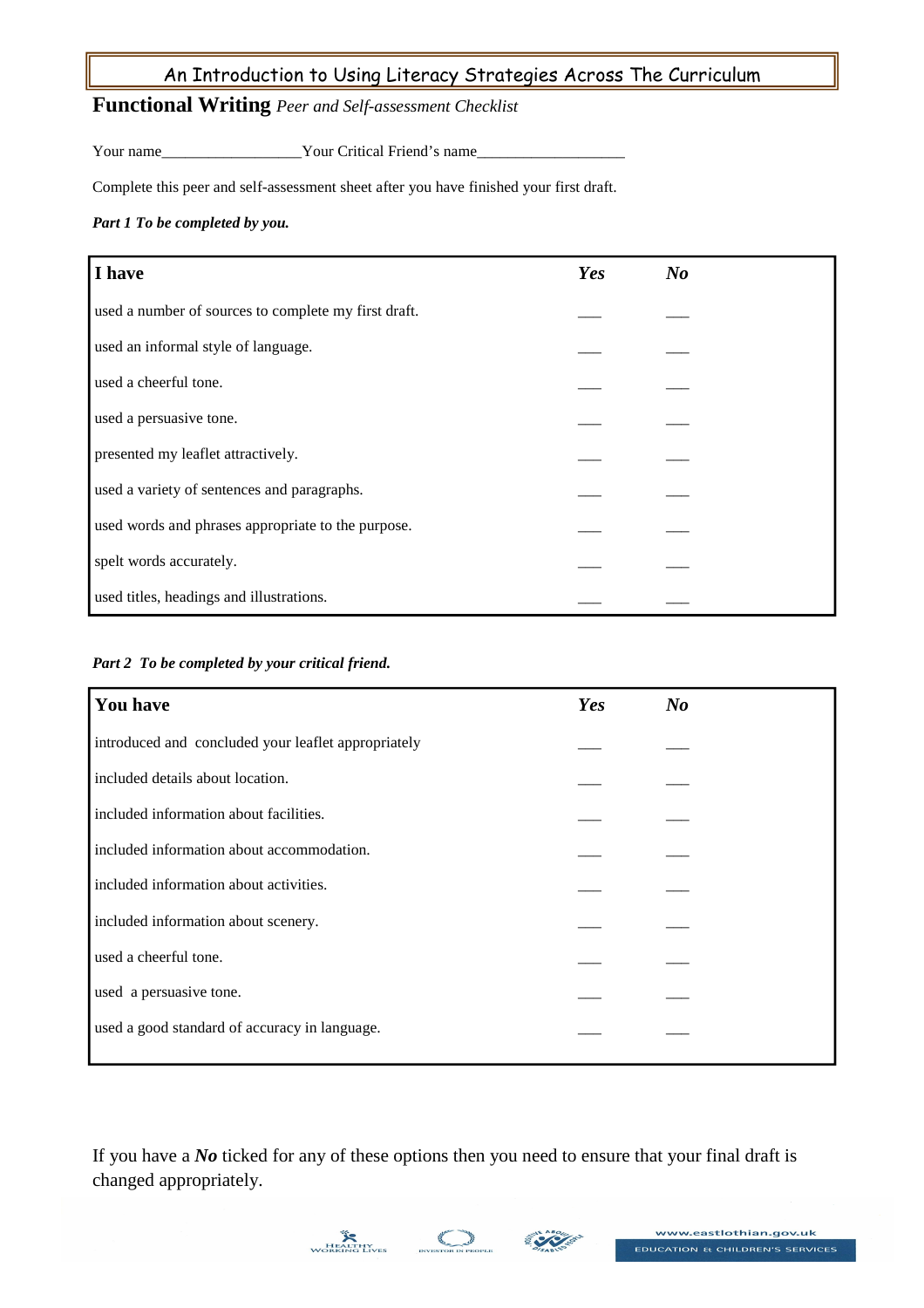#### **Essay Plan Sheet - Example for English**

**Part 1 Start** 

- Title of your essay if appropriate
- Introduction Use the wording of the task to plan your introduction.

#### Part 2 **Knowledge and Understanding**

- Briefly summarise the content of the text.
- Give a description of the setting. Use close reference to support your points.
- Give a description of the characters. Use close reference to support you points

#### **Part 3 Analysis**

- Show how the author uses setting effectively in the text.
- Show how the author uses characterisation effectively in the text.
- Explain the thematic significance of the text.

Ensure that you use the language of literary criticism where appropriate.

| Metaphor           | Symbolism |             | Personification |                  |                 | Alliteration |
|--------------------|-----------|-------------|-----------------|------------------|-----------------|--------------|
| Dramatic technique |           | Poetic form |                 | Characterisation |                 | Dialogue     |
| Irony              | Paradox   | Dialect     |                 | Plot             | Narrative style |              |

#### **Part 4 Conclusion**

- Use the wording of your task to help you to form a conclusion.
- Include a personal response evaluating the text.
- Check your expression and technical accuracy.





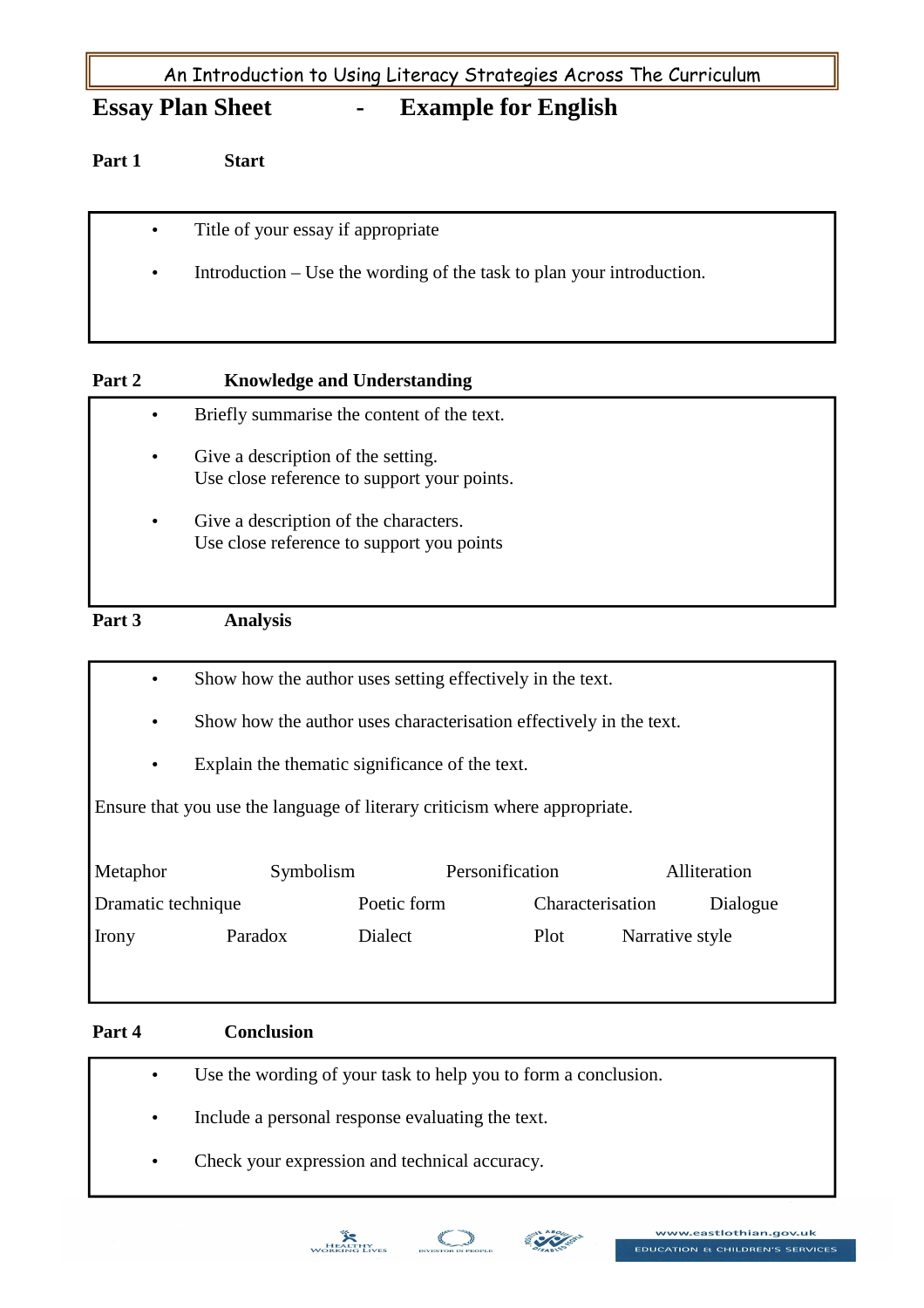## **Formal Writing Checklist**

## **Formal writing should contain the following features;**

- Accurate punctuation
- Accurate expression
- Accurate spelling
- Accurate paragraphing

## **Formal writing should not contain any of the following;**

- Slang or dialect features
- Compressed or Compound words
- Very long sentences
- Notes
- Brackets or Parenthesis
- Humour



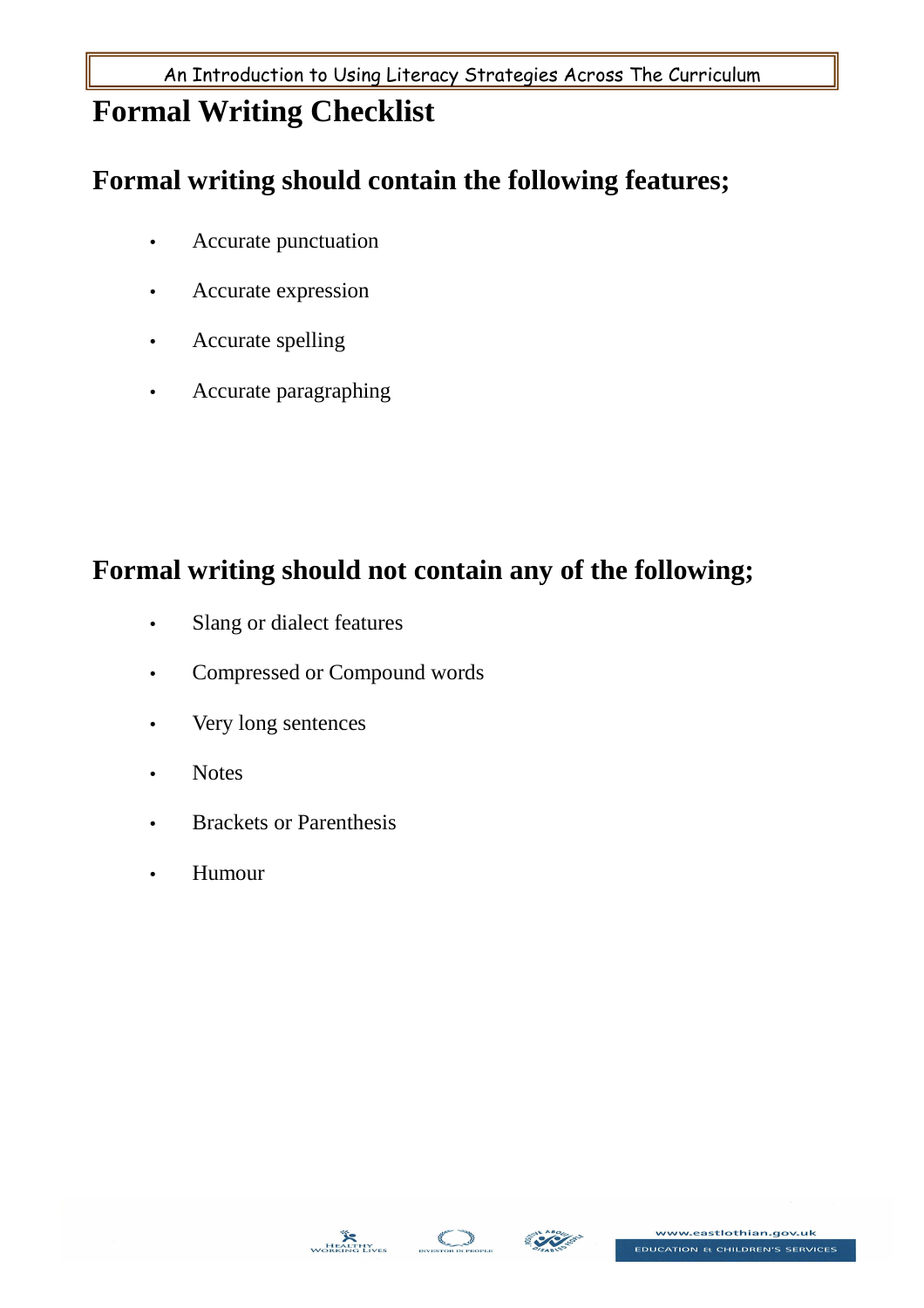#### **Thinking About our Learning**

Complete the following tasks by filling in the spaces provided.

1 What really made you think when you were learning to complete this functional writing exercise?

\_\_\_\_\_\_\_\_\_\_\_\_\_\_\_\_\_\_\_\_\_\_\_\_\_\_\_\_\_\_\_\_\_\_\_\_\_\_\_\_\_\_\_\_\_\_\_\_\_\_\_\_\_\_\_\_\_\_\_\_\_\_\_\_\_\_\_\_\_

\_\_\_\_\_\_\_\_\_\_\_\_\_\_\_\_\_\_\_\_\_\_\_\_\_\_\_\_\_\_\_\_\_\_\_\_\_\_\_\_\_\_\_\_\_\_\_\_\_\_\_\_\_\_\_\_\_\_\_\_\_\_\_\_\_\_\_\_\_

\_\_\_\_\_\_\_\_\_\_\_\_\_\_\_\_\_\_\_\_\_\_\_\_\_\_\_\_\_\_\_\_\_\_\_\_\_\_\_\_\_\_\_\_\_\_\_\_\_\_\_\_\_\_\_\_\_\_\_\_\_\_\_\_\_\_\_\_\_

\_\_\_\_\_\_\_\_\_\_\_\_\_\_\_\_\_\_\_\_\_\_\_\_\_\_\_\_\_\_\_\_\_\_\_\_\_\_\_\_\_\_\_\_\_\_\_\_\_\_\_\_\_\_\_\_\_\_\_\_\_\_\_\_\_\_\_\_\_

\_\_\_\_\_\_\_\_\_\_\_\_\_\_\_\_\_\_\_\_\_\_\_\_\_\_\_\_\_\_\_\_\_\_\_\_\_\_\_\_\_\_\_\_\_\_\_\_\_\_\_\_\_\_\_\_\_\_\_\_\_\_\_\_\_\_\_\_\_

\_\_\_\_\_\_\_\_\_\_\_\_\_\_\_\_\_\_\_\_\_\_\_\_\_\_\_\_\_\_\_\_\_\_\_\_\_\_\_\_\_\_\_\_\_\_\_\_\_\_\_\_\_\_\_\_\_\_\_\_\_\_\_\_\_\_\_\_\_

\_\_\_\_\_\_\_\_\_\_\_\_\_\_\_\_\_\_\_\_\_\_\_\_\_\_\_\_\_\_\_\_\_\_\_\_\_\_\_\_\_\_\_\_\_\_\_\_\_\_\_\_\_\_\_\_\_\_\_\_\_\_\_\_\_\_\_\_\_

\_\_\_\_\_\_\_\_\_\_\_\_\_\_\_\_\_\_\_\_\_\_\_\_\_\_\_\_\_\_\_\_\_\_\_\_\_\_\_\_\_\_\_\_\_\_\_\_\_\_\_\_\_\_\_\_\_\_\_\_\_\_\_\_\_\_\_\_\_

\_\_\_\_\_\_\_\_\_\_\_\_\_\_\_\_\_\_\_\_\_\_\_\_\_\_\_\_\_\_\_\_\_\_\_\_\_\_\_\_\_\_\_\_\_\_\_\_\_\_\_\_\_\_\_\_\_\_\_\_\_\_\_\_\_\_\_\_\_

\_\_\_\_\_\_\_\_\_\_\_\_\_\_\_\_\_\_\_\_\_\_\_\_\_\_\_\_\_\_\_\_\_\_\_\_\_\_\_\_\_\_\_\_\_\_\_\_\_\_\_\_\_\_\_\_\_\_\_\_\_\_\_\_\_\_\_\_\_

\_\_\_\_\_\_\_\_\_\_\_\_\_\_\_\_\_\_\_\_\_\_\_\_\_\_\_\_\_\_\_\_\_\_\_\_\_\_\_\_\_\_\_\_\_\_\_\_\_\_\_\_\_\_\_\_\_\_\_\_\_\_\_\_\_\_\_\_\_

\_\_\_\_\_\_\_\_\_\_\_\_\_\_\_\_\_\_\_\_\_\_\_\_\_\_\_\_\_\_\_\_\_\_\_\_\_\_\_\_\_\_\_\_\_\_\_\_\_\_\_\_\_\_\_\_\_\_\_\_\_\_\_\_\_\_\_\_\_

\_\_\_\_\_\_\_\_\_\_\_\_\_\_\_\_\_\_\_\_\_\_\_\_\_\_\_\_\_\_\_\_\_\_\_\_\_\_\_\_\_\_\_\_\_\_\_\_\_\_\_\_\_\_\_\_\_\_\_\_\_\_\_\_\_\_\_\_\_

\_\_\_\_\_\_\_\_\_\_\_\_\_\_\_\_\_\_\_\_\_\_\_\_\_\_\_\_\_\_\_\_\_\_\_\_\_\_\_\_\_\_\_\_\_\_\_\_\_\_\_\_\_\_\_\_\_\_\_\_\_\_\_\_\_\_\_\_\_

2 What did you find most difficult when you were beginning this work? Underline any of the following options :

(a) reading the sources (b) identifying the sources (c ) selecting information (d) explaining the purpose (e) writing in the right tone

3 Did you find the self-assessment exercises helpful? Explain.

4 Did you find the peer assessment exercises helpful? Explain.

\_\_\_\_\_\_\_\_\_\_\_\_\_\_\_\_\_\_\_\_\_\_\_\_\_\_\_\_\_\_\_\_\_\_\_\_\_\_\_\_\_\_\_\_\_\_\_\_\_\_\_\_\_\_\_\_\_\_\_\_\_\_\_\_\_\_\_\_\_ 5 What do you need more help or practice with?

6 What have you learned that is new about functional writing?

Teacher Comment\_\_\_\_\_\_\_\_\_\_\_\_\_\_\_\_\_\_\_\_\_\_\_\_\_\_\_\_\_\_\_\_\_\_\_\_\_\_\_\_\_\_\_\_\_\_\_\_\_\_\_



www.eastlothian.gov.uk **EDUCATION & CHILDREN'S SERVICES**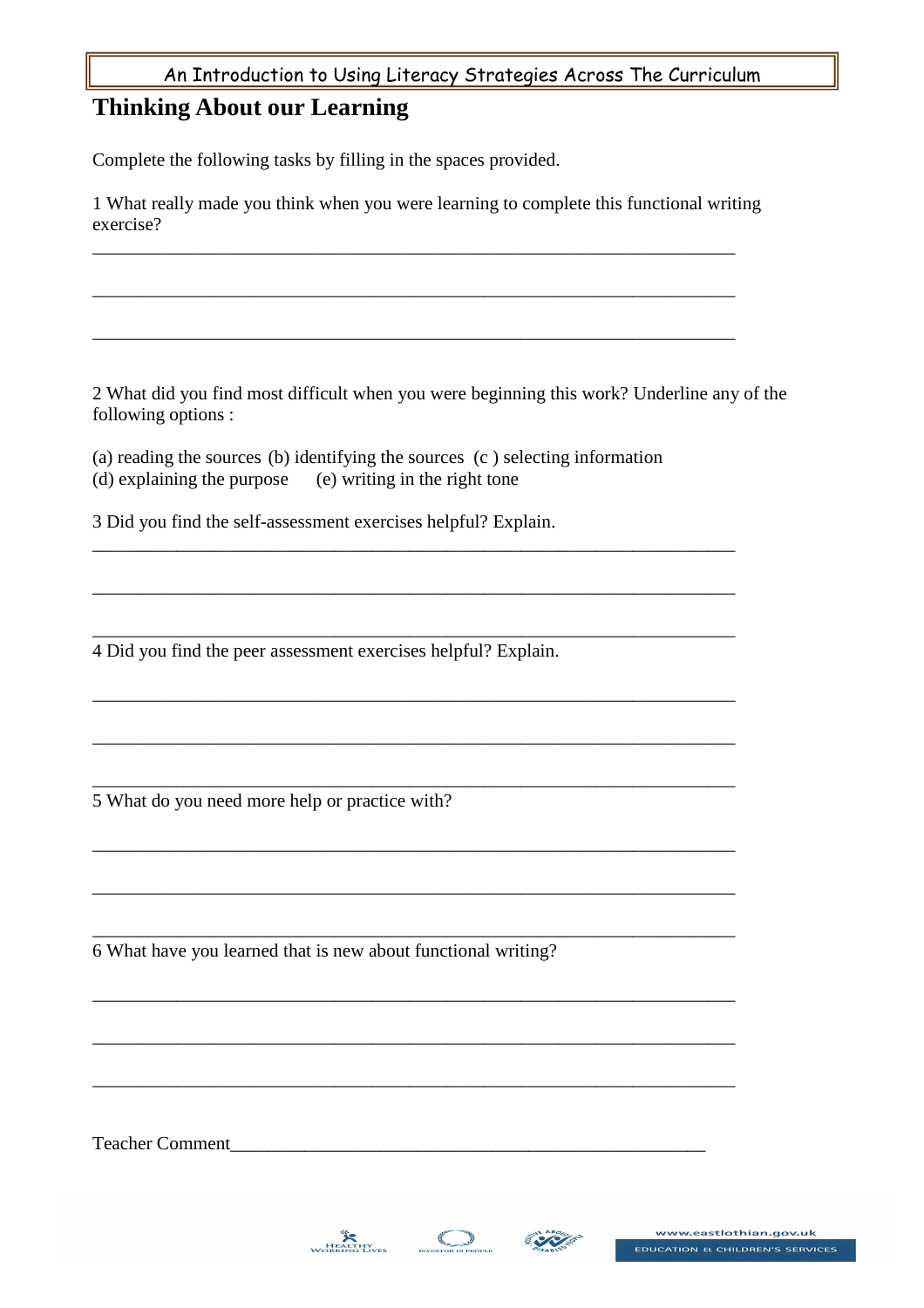| An Introduction to Using Literacy Strategies Across The Curriculum                                                             |  |
|--------------------------------------------------------------------------------------------------------------------------------|--|
| <b>Peer assessment Sheet</b>                                                                                                   |  |
| Your Name                                                                                                                      |  |
| This sheet should be filled in by your Critical Friend and then returned to you for action.<br>Three areas of success.         |  |
| Use the Success Criteria to identify three areas where the student has achieved success. Explain<br>why you selected each one. |  |
| 1 You have achieved success in                                                                                                 |  |
|                                                                                                                                |  |
|                                                                                                                                |  |
| 2 You have achieved success in                                                                                                 |  |
|                                                                                                                                |  |
| 3 You have achieved success in                                                                                                 |  |
|                                                                                                                                |  |
|                                                                                                                                |  |

#### **One area you need to work on.**

Use the **Success Criteria** to suggest one area where the student could achieve better results. Remember to explain why you have chosen this.

\_\_\_\_\_\_\_\_\_\_\_\_\_\_\_\_\_\_\_\_\_\_\_\_\_\_\_\_\_\_\_\_\_\_\_\_\_\_\_\_\_\_\_\_\_\_\_\_\_\_\_\_\_\_\_\_\_\_\_\_\_\_\_\_\_\_\_\_\_

\_\_\_\_\_\_\_\_\_\_\_\_\_\_\_\_\_\_\_\_\_\_\_\_\_\_\_\_\_\_\_\_\_\_\_\_\_\_\_\_\_\_\_\_\_\_\_\_\_\_\_\_\_\_\_\_\_\_\_\_\_\_\_\_\_\_\_\_\_

\_\_\_\_\_\_\_\_\_\_\_\_\_\_\_\_\_\_\_\_\_\_\_\_\_\_\_\_\_\_\_\_\_\_\_\_\_\_\_\_\_\_\_\_\_\_\_\_\_\_\_\_\_\_\_\_\_\_\_\_\_\_\_\_\_\_\_\_\_

#### 1 **More success could be achieved by**

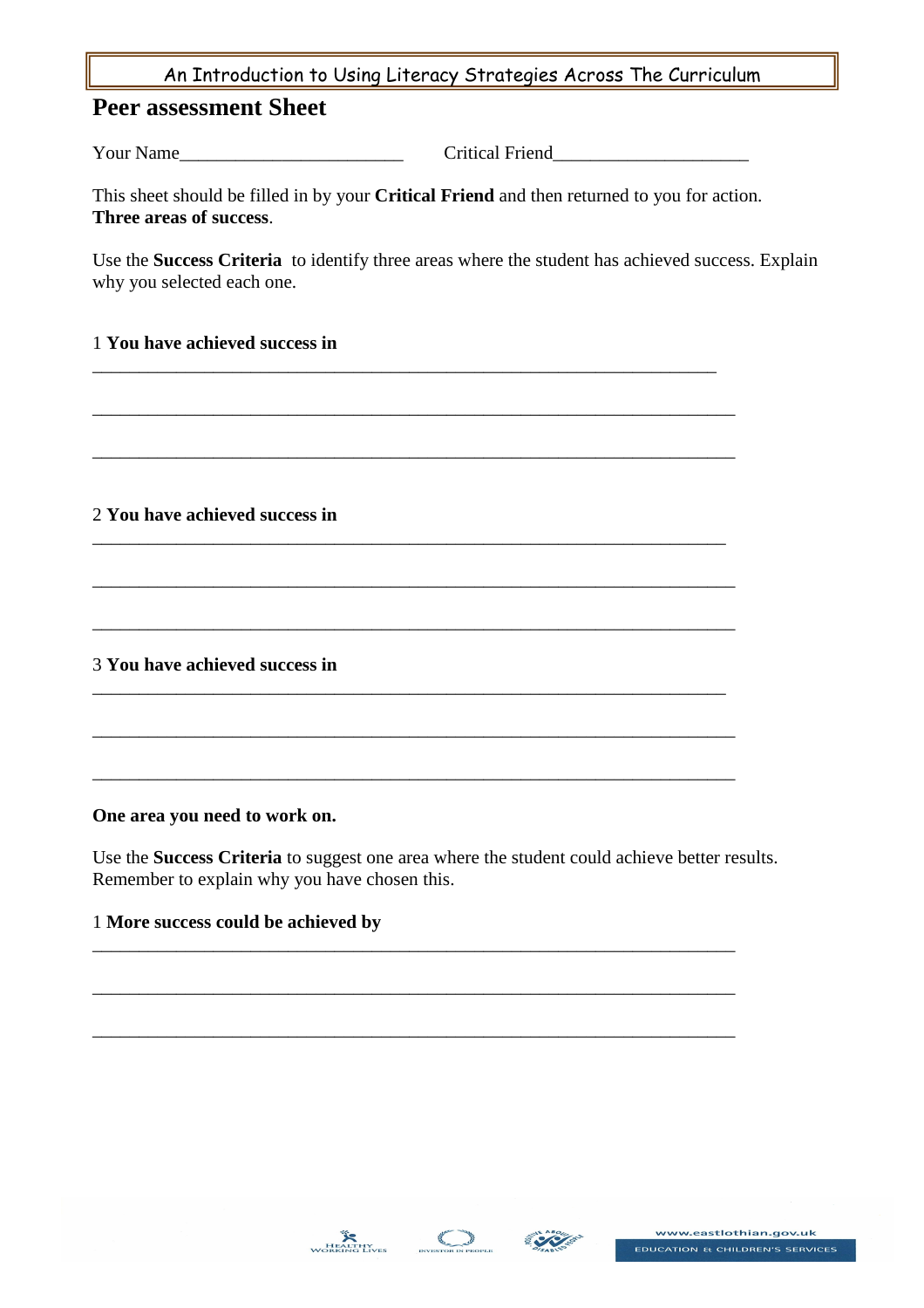#### **Subject Teacher Evaluation Sheet**

**Subject \_\_\_\_\_\_\_\_\_\_\_\_\_\_\_\_\_\_\_\_\_\_\_\_\_\_\_\_\_\_Teacher \_\_\_\_\_\_\_\_\_\_\_\_\_\_\_\_\_\_\_\_\_\_\_\_\_\_\_\_** 

Which of the following Literacy Strategy tools have assisted in the development of literacy within your curricular area?

Place a tick next to those tools which have been effective in developing literacy in your subject.

#### **Editing Key**

**Subject Dictionaries** 

**Self/Peer Assessment** 

**Writing Frames** 

**Essay Plans** 

**Target Maps** 

**Scatter Sheets** 

#### **Topic Sentence Plans**

Give a brief description of how one of these specific tools was effective in developing literacy.

\_\_\_\_\_\_\_\_\_\_\_\_\_\_\_\_\_\_\_\_\_\_\_\_\_\_\_\_\_\_\_\_\_\_\_\_\_\_\_\_\_\_\_\_\_\_\_\_\_\_\_\_\_\_\_\_\_\_\_\_\_\_\_\_\_\_\_\_\_

\_\_\_\_\_\_\_\_\_\_\_\_\_\_\_\_\_\_\_\_\_\_\_\_\_\_\_\_\_\_\_\_\_\_\_\_\_\_\_\_\_\_\_\_\_\_\_\_\_\_\_\_\_\_\_\_\_\_\_\_\_\_\_\_\_\_\_\_\_

\_\_\_\_\_\_\_\_\_\_\_\_\_\_\_\_\_\_\_\_\_\_\_\_\_\_\_\_\_\_\_\_\_\_\_\_\_\_\_\_\_\_\_\_\_\_\_\_\_\_\_\_\_\_\_\_\_\_\_\_\_\_\_\_\_\_\_\_\_

\_\_\_\_\_\_\_\_\_\_\_\_\_\_\_\_\_\_\_\_\_\_\_\_\_\_\_\_\_\_\_\_\_\_\_\_\_\_\_\_\_\_\_\_\_\_\_\_\_\_\_\_\_\_\_\_\_\_\_\_\_\_\_\_\_\_\_\_\_